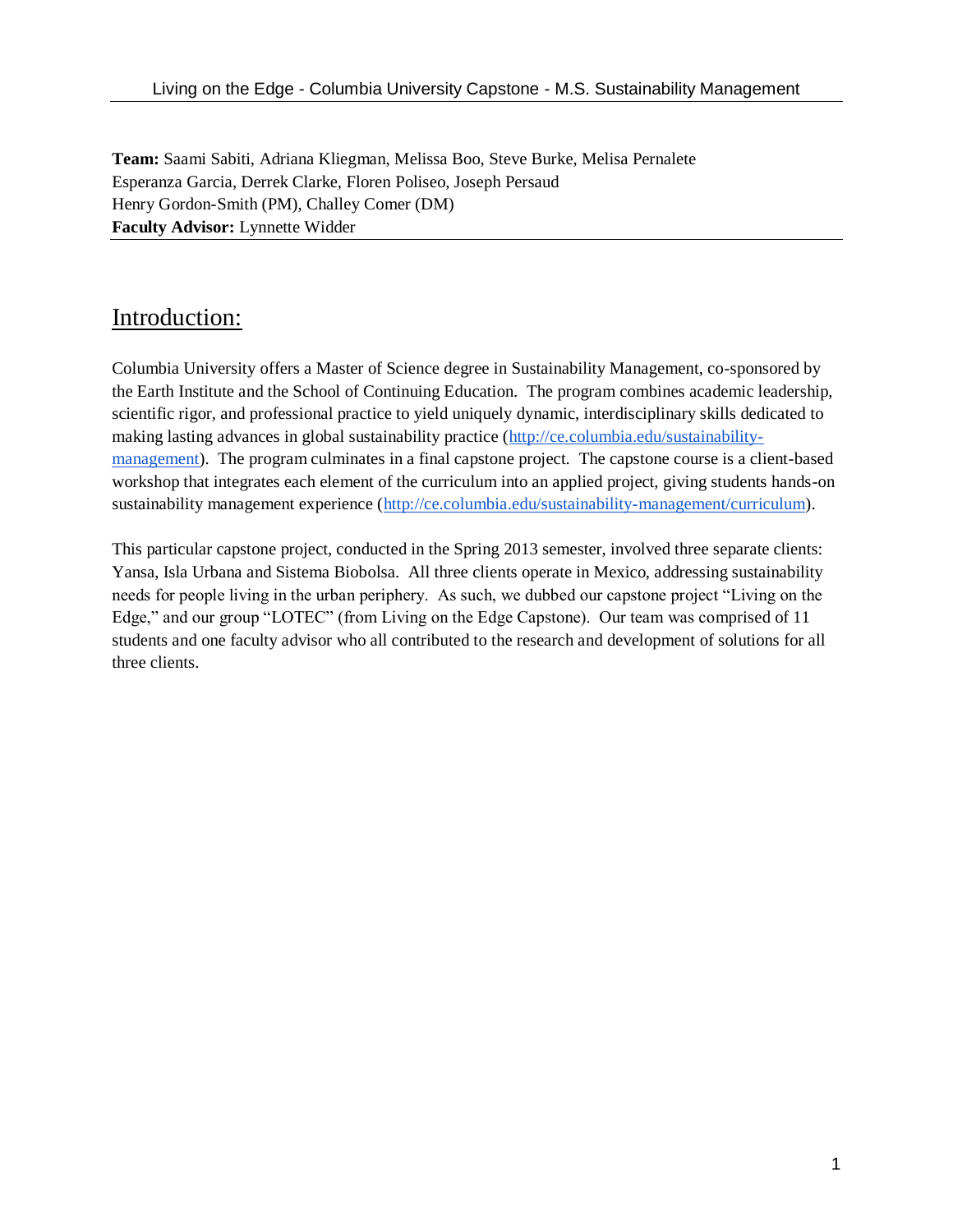## **What is "Living on the Edge"?**

The linkages between urban and rural are most intensely demonstrated on the urban- periphery, or the "edge". On the urban-periphery, an intermittent flux of people and resources creates communal uncertainty. People living on the edge cannot depend upon urban and rural resource flows.

This diagram shows what typically happens on the edge:



The blue line on this diagram represents the "ideal", where everyone living on the edge has equal access to services:



While life on the edge can present greater challenges, it can also present greater opportunities, especially for those who are able to draw simultaneously on the comparative advantage of urban and rural areas. What arises, is an opportunity to "leap frog" decentralized, sustainable, alternative technologies. Our three clients are social entrepreneurs engaged in such technologies in Mexico.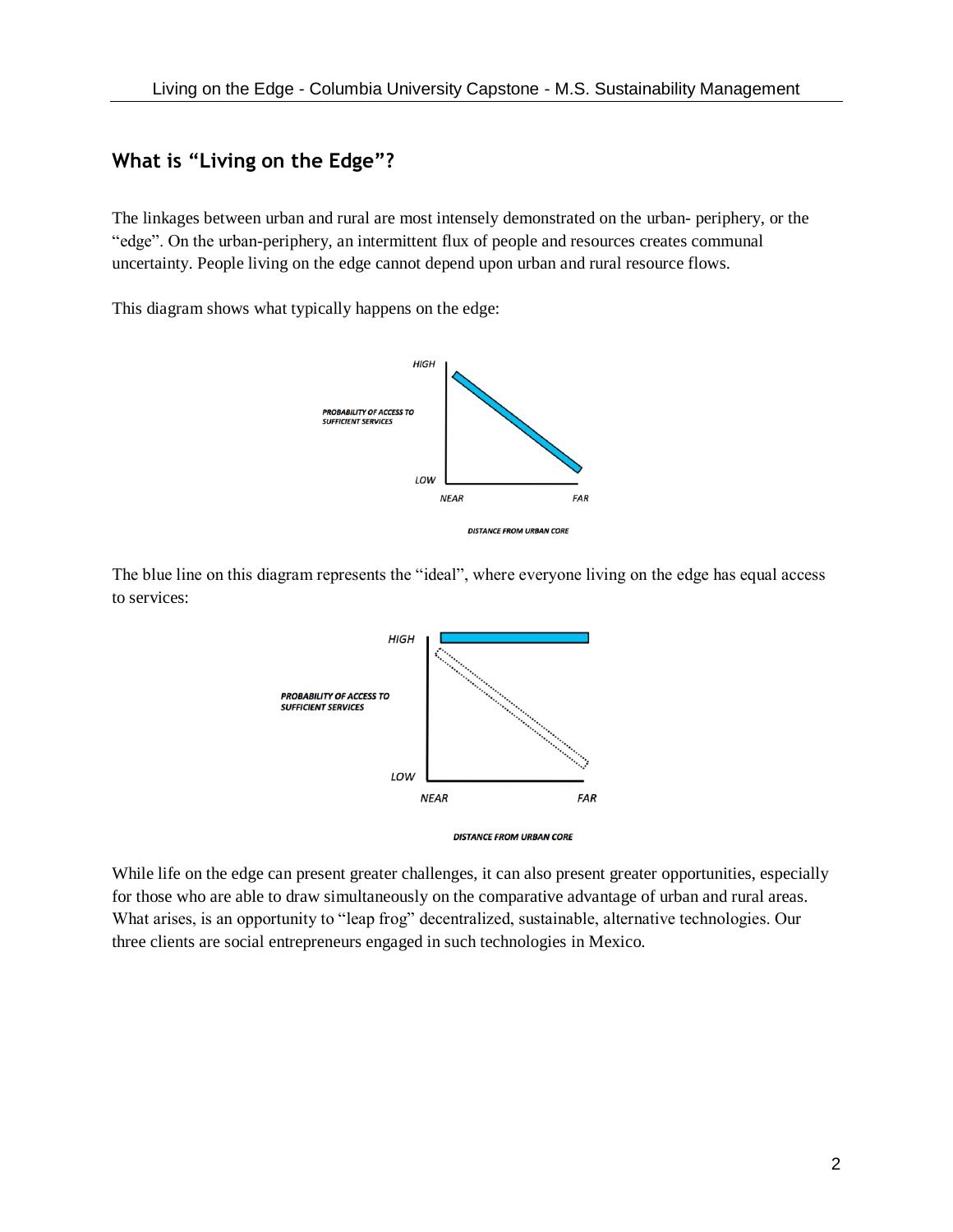

Since January 2013, we have developed three communications strategies to serve our three clients: Isla Urbana, The Yansa Group, and Sistema Biobolsa. Contained within this brief, is an introduction to the three clients and the respective strategies that we designed for them. Visit our website <http://lotecapstone.wix.com/mexico> for the best way to learn about our work.

# Isla Urbana - Mapping Tool:

## **Background on client:**

Residents of Mexico City are faced with intermittent water service for their household water needs due to a rapid boom in population, lag in new infrastructure to reach these citizens, and existing, decaying pipes. Solutions are expensive and inconvenient, costing valuable hours away from work and school for the efforts to obtain water for washing dishes, flushing toilets, taking showers, and other basic household needs.

Isla Urbana (IU) sees rainwater harvesting as a way to provide affordable and reliable domestic water to residents in the periphery of Mexico City. A project of IRRI Mexico, Isla Urbana designs, builds and installs rainwater collection systems for homes in periurban regions of Mexico City. Additionally, they teach rainwater harvesting courses, host community events, and are dedicated to making Mexico City's water management policy sustainable. They do all this working household by household, ensuring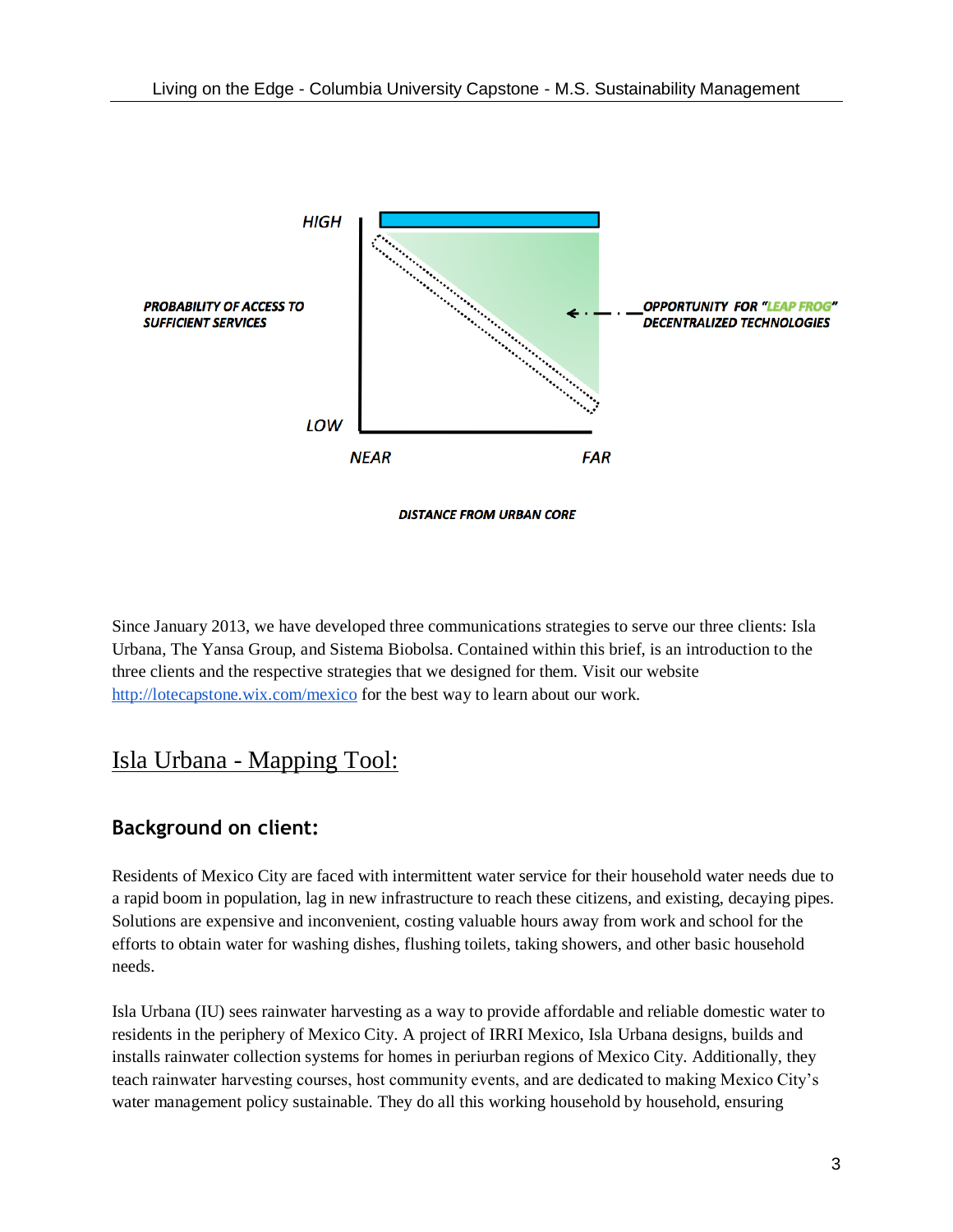decentralized water security. As of May 2013, IU has installed over 1,000 rainwater harvesting systems, with a significant portion of these installations concentrated in the Ajusco region of Mexico City.

After our extensive research period and visit to Isla Urbana in Mexico City, our team determined that a spatial analysis of IU's work would be the most strategic way to enhance Isla Urbana's communications to stakeholders.

## **What is the tool and how will it benefit client?**

Our team has created the framework for an interactive, layered map that will communicate the extent of Isla Urbana's work in the Ajusco region of Mexico City. The map currently includes infrastructure (roads, homes, water pipes), boundaries, demographics, and topography. With digitized records, Isla Urbana will be able to geocode their installations in Ajusco and quantify their systems' impact by including figures such as: rainwater harvesting system capacity, household water use, number of annual truck deliveries, percent of income spent on domestic water, and months of year with adequate municipal water. Mapping such figures will help answer questions including: What percentage of homes' household needs is Isla Urbana currently supplying? What are the cost incentives for families to adopt Isla Urbana systems? How much money might governments save from avoided truck delivery costs, should decentralized rainwater harvesting be widely implemented? If everyone in a neighborhood has an IU system, would they be able to rely entirely on rainwater if municipal water didn't flow for 3 months or longer?

Once Isla Urbana's work in Ajusco is adequately quantified, Isla Urbana can use those figured to project rainwater harvesting's potential impact in similar periurban regions of Mexico City. The ultimate goal of this map is to help Isla Urbana calculate and communicate the extent that rainwater harvesting can supplement city infrastructure to meet Mexico City's citizens' needs.

Conducting such analysis through a mapping tool enables Isla Urbana to visually show the impact of their systems to supporters. Images, coupled with embedded data points, can create narratives for three important audiences: policy-makers, investors, and customers. Map presentations to policy-makers can help to focus government policy and funding away from areas of sufficient water distribution and towards areas of insufficient water quality and water related health and safety. The map will also illustrate to investors the demand, feasibility, and benefits of IU's technology. Furthermore, map-driven scenarioplanning has the potential to galvanize neighborhoods around self-sustaining decentralized water infrastructure.

 $\bullet$  In the short term (6 months - 1 year), the mapping tool will serve as a customer relationship development database. Developing this function will be essential to the future implementation and success of the mapping tool. This database will consist of records of all installed systems to date and applicable indicators. Tracking of installed systems and growth will aide in scaling IU to reach and service more communities efficiently. Initializing this database will also help with existing client follow up and tracking of issues for future product development.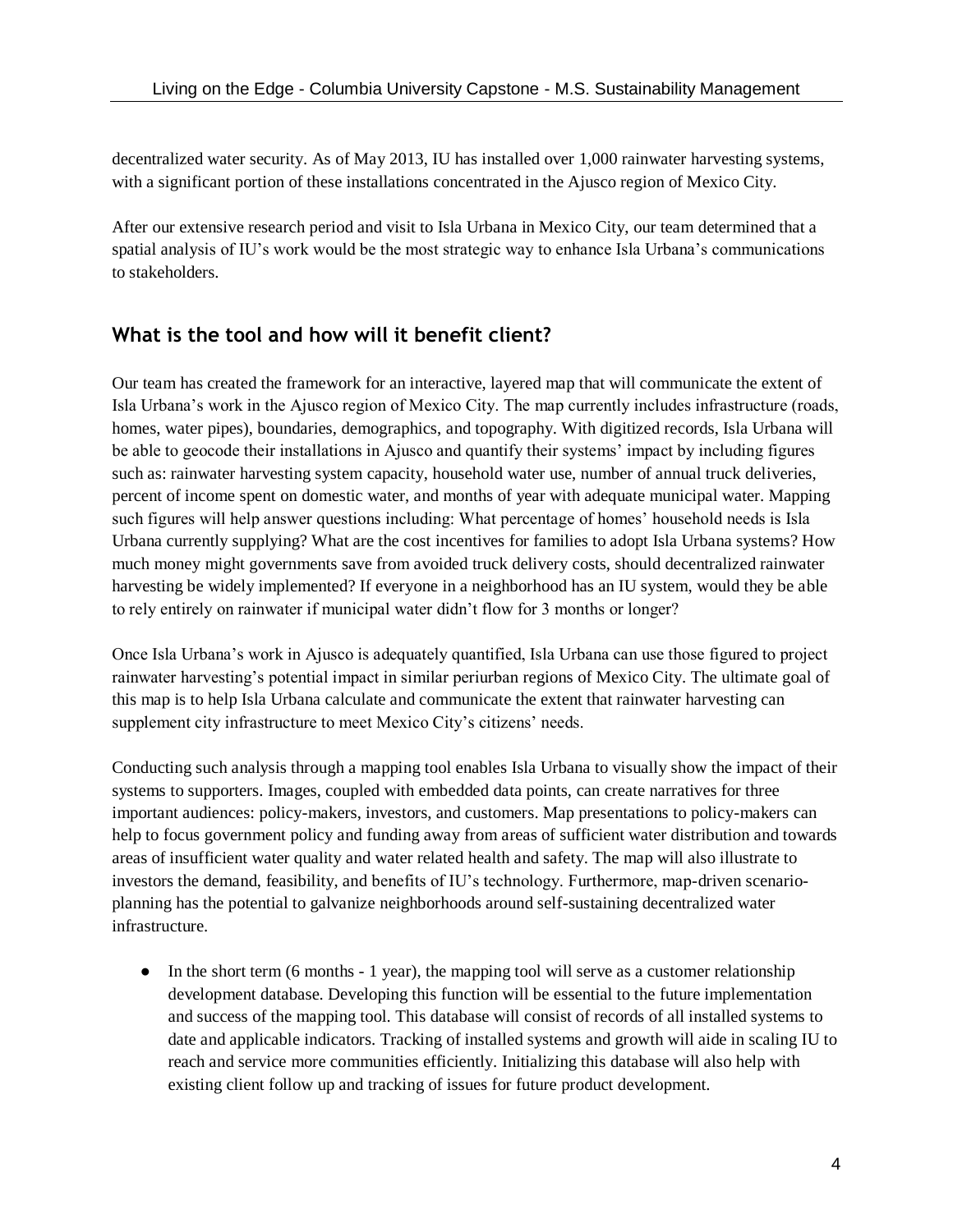- Medium term (1 year 2 years) benefits of the mapping tool are two-fold. The first is the visual communication of system adoption rates and water use benefits of installed systems to local communities. This will be beneficial to show the rate of water independence of system users for potential system purchasers. Another medium term benefit is the ability for IU to recognize water scarce areas where more focus is needed to increase adoption rates. Conversely, IU could choose to increase adoption rates in those areas where system use appears to be prevalent, creating water independent communities before focusing on slow adoption regions.
- Long term  $(2 + \text{years})$  benefits include government policy and investor relations. After establishing a robust mapping tool, layers can be turned on and off to establish a narrative for communicating strategic business growth decisions involving focus communities, investment returns, and future policy decisions.



## **What data was used for this tool?**

Data sources for the basemap include the Mexican Instituto Nacional de Estadistica y Geografia's (INEGI), and online Census Data. Columbia University's Digital Social Science Center (DSSC) was consulted as a secondary data source and for mapping technical assistance.

IU's primary database was consulted, but due to time constraints and formatting issues, it could not be included in the map at this time. However, we are providing IU with step-by-step instructions on how to upload their primary data into the GeoCommons platform. Since ultimately, we want to equip IU with the capacity to build the map over time as their work expands, this is a valuable skill for their team to learn.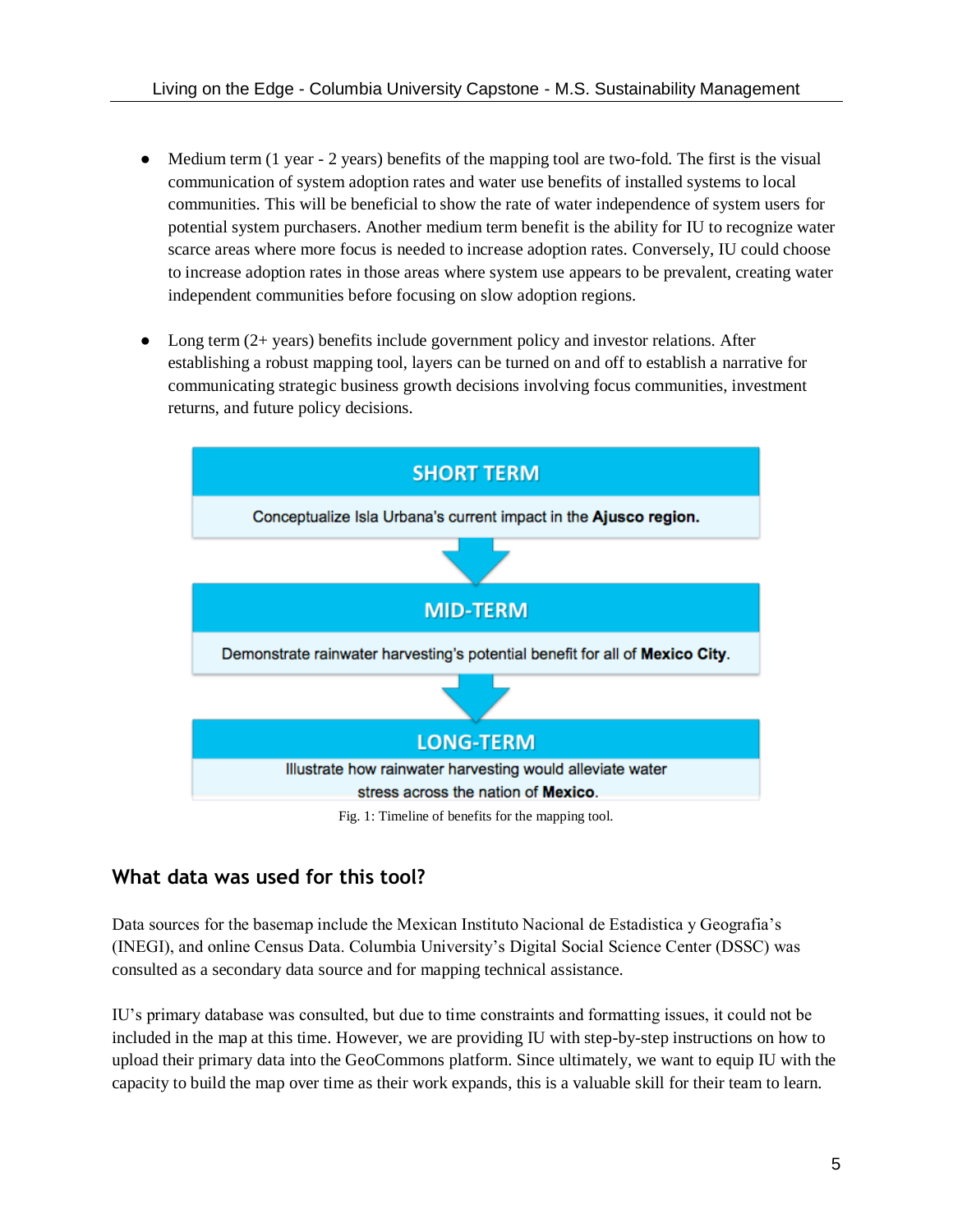We are also making recommendations of data that could be helpful for Isla Urbana to collect, since no such data is currently being collected or made available. Isla Urbana may want to consider surveying existing customers or a sample population to get information regarding: the number of times piped water is on/off per month, household private water truck  $\&$  public water truck purchases/year, number of times the IU tank is empty/year, and other socioeconomic factors.

Methodology:

- **●** Create base map of Ajusco area using ESRI resources through GeoCommons.
- **●** Select attributes of interest including political boundaries, cities, roads and buildings.
- **●** Insert water infrastructure data from INEGI database with aqueducts, canals and flumes. Allow for labeling of each element of infrastructure
- **●** Create layers using filters of census data relevant to water delivery and usage. Organize symbology by census tract.
	- **○** Demographic layers include: Total population, Total of homes, Average people per home
	- **○** Water-related layers include: Private homes with water service network connected to the building, Private homes without sanitary service, Private homes with sewer connected to a septic hole, river, lake, sea
- **●** Add Isla Urbana dataset with coordinates of completed installations
- **●** Suggest digitization of Isla Urbana records & recommend future data policies

#### **How does the mapping tool work?**

The map is hosted on the website GeoCommons and password protected. After logging on, users can view the map's current contents, add new content, and analyze the map's geodata.

Data layers can be viewed separately, together, or within user-defined boundaries. Users can select and adjust the symbology to represent data, from colors to shapes to data distribution. Intentional rendering can illustrate important information at a glance to map viewers.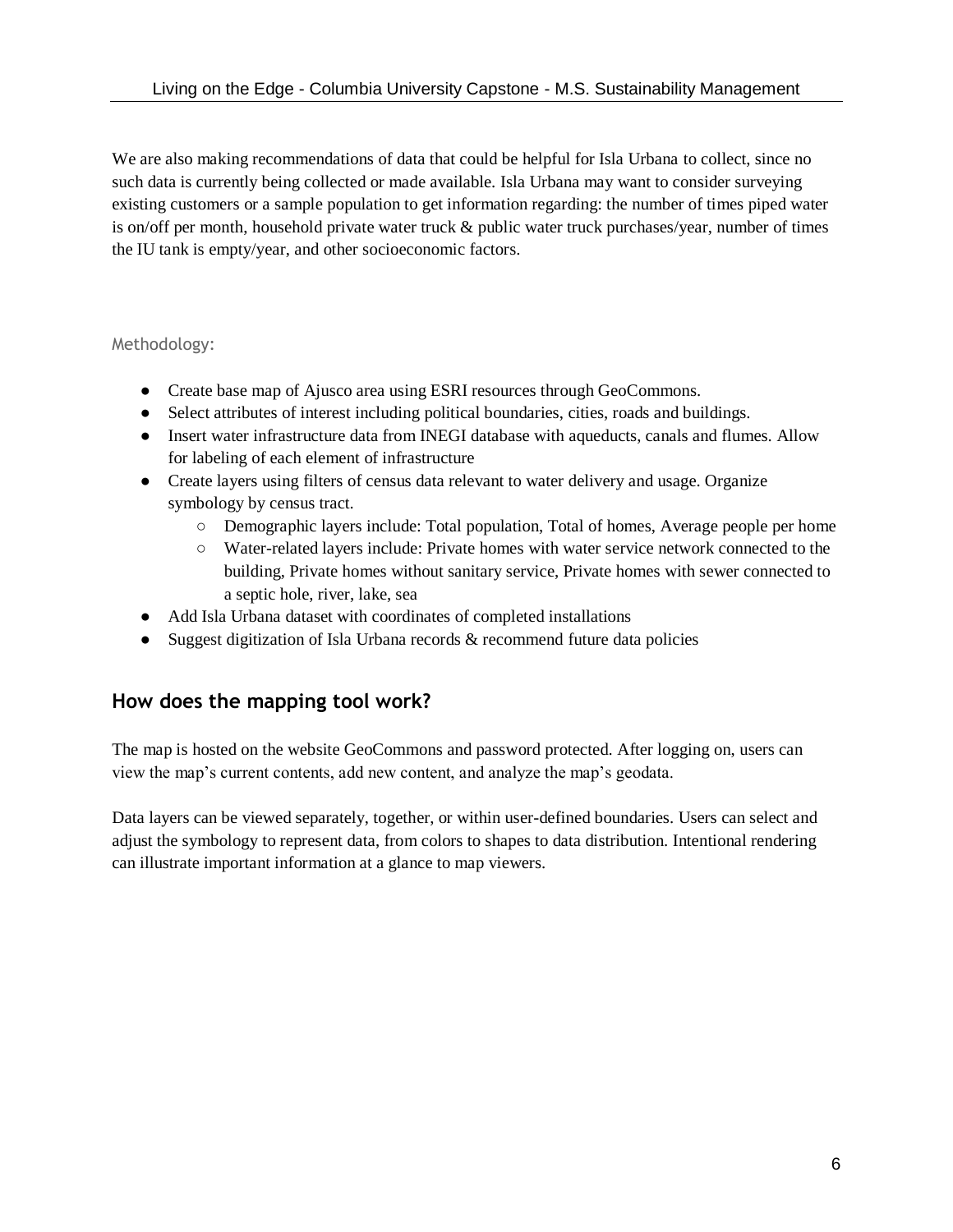

Fig. 2: Each layer contains call-outs detailing the information shown within the boundaries of this census track.



Fig. 3: Symbology options allow users to customize the way data is illustrated.

Isla Urbana can add new data, including its own, by uploading it to GeoCommons. We have provided directions for converting their master database into a format that can be added to the map, as well as suggestions for future data points to collect from clients. As additional installations are added to the mapping database, aggregate data is automatically updated to reflect changes. Isla Urbana could even create a layer to show community impact if all houses utilized rainwater harvesting.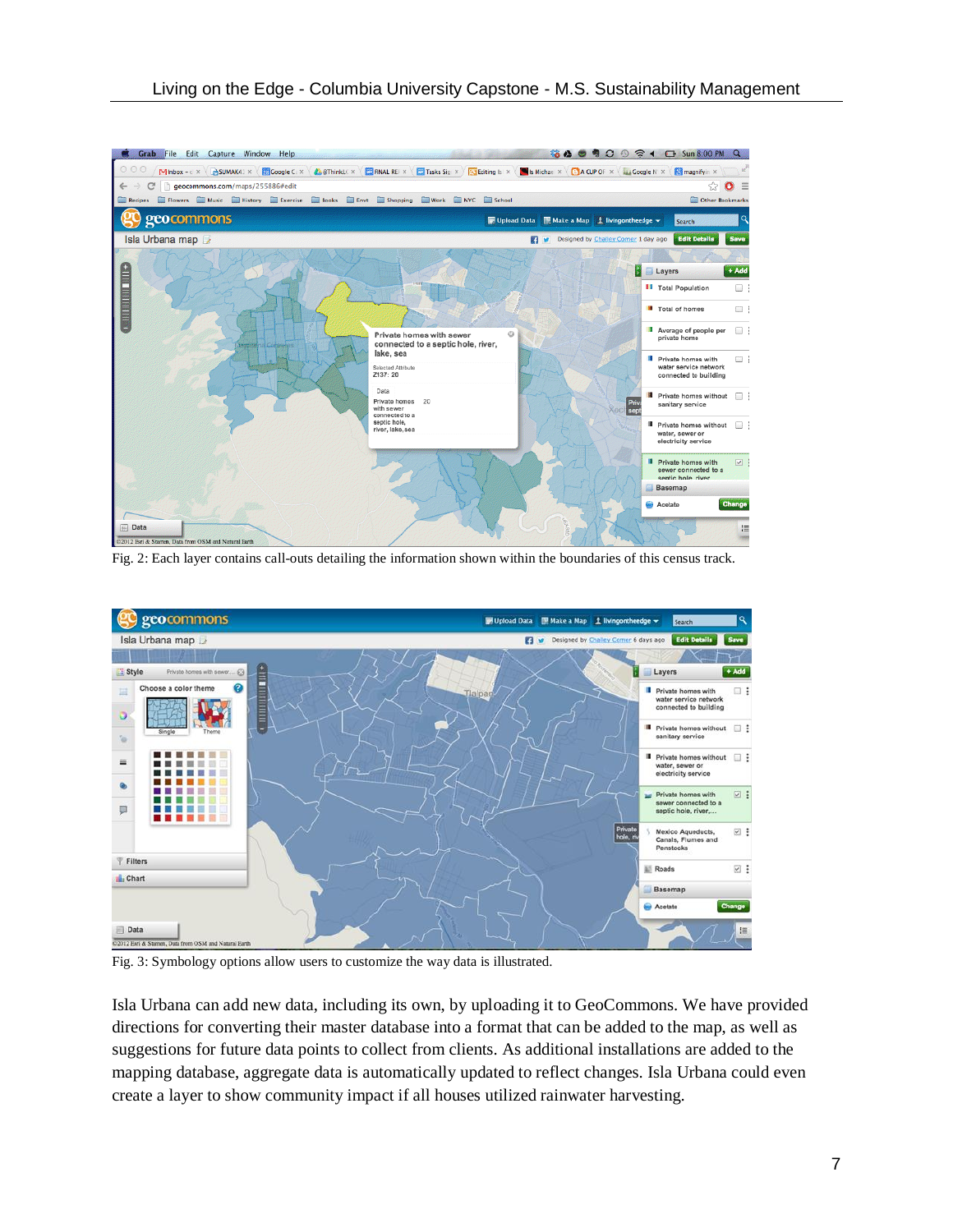

Fig. 4: Layers of geodata are uploaded into the map.

There are a number of analytical tools to help process data, identify relationships, and calculate quantities. Layers can be merged, clipped, filtered by distance, and manipulated with user-defined equations.

| geocommons                                                   | <b>ANALYTIC BREWER</b>                                                                                                                                                                  | 1 livingontheedge =                                             | Search                                                                                           |                            |
|--------------------------------------------------------------|-----------------------------------------------------------------------------------------------------------------------------------------------------------------------------------------|-----------------------------------------------------------------|--------------------------------------------------------------------------------------------------|----------------------------|
| Isla Urbana map<br><b>THE REAL PROPERTY</b>                  | Intersection<br>Calculate all the locations where two datasets overlap each other<br>Select<br><b>Details</b>                                                                           | Challey Comer 12 days ago                                       | <b>Edit Details</b><br><b>Layers</b>                                                             | Save<br>$+Add$             |
|                                                              | <b>Dissolve</b><br>Merge polygons together that have a common attribute.<br>Select<br><b>Details</b>                                                                                    | Style<br>Rename                                                 | Place Names<br><b>II</b> Total Population<br>Total of homes                                      | 回:<br>$\square$ :<br>□:    |
| 1.124                                                        | Donut<br>$\circ$<br>Create a ring buffer around your points or lines.<br>Select<br><b>Details</b>                                                                                       | Filter<br>v<br>Analyze<br><b>n</b> <sub>n</sub> Chart<br>Remove | Average of people per<br>private home<br>Private homes with<br>water service network             | $\square$ :<br>$\square$ : |
|                                                              | <b>Filter by Distance</b><br>Find all of the features in one dataset that are within a perimeter from another dataset's features<br>(Buffer + Intersection)<br>Select<br><b>Details</b> |                                                                 | connected to building<br><b>Private homes without</b><br>sanitary service                        | $\square$ :                |
| Data<br>©2012 Esri & Stamen, Data from OSM and Natural Earth | Clip<br>Clip an input dataset based on a clipping dataset<br>Select<br>Details                                                                                                          |                                                                 | Private homes without<br>water, sewer or<br>electricity service<br>Basemap<br><b>Car Annance</b> | $\Box$<br>Channa           |

Fig. 5: The main menu for GeoCommon's Analyze feature, displaying some of the actions available.

We are recommending that IU begin to collect data at regular intervals so that seasonal patterns can be observed, too. In the future, this could lead to a series of maps indicating water delivery, water expenses, and water scarcity, and perhaps be illustrated by a month-by-month slideshow. Although information about household finances can be personal, it will be important for IU to start collecting this data as well, in order to demonstrate customer costs and savings via the map. Customers could be a primary source for information regarding the water truck delivery system, should that data be difficult to obtain as well.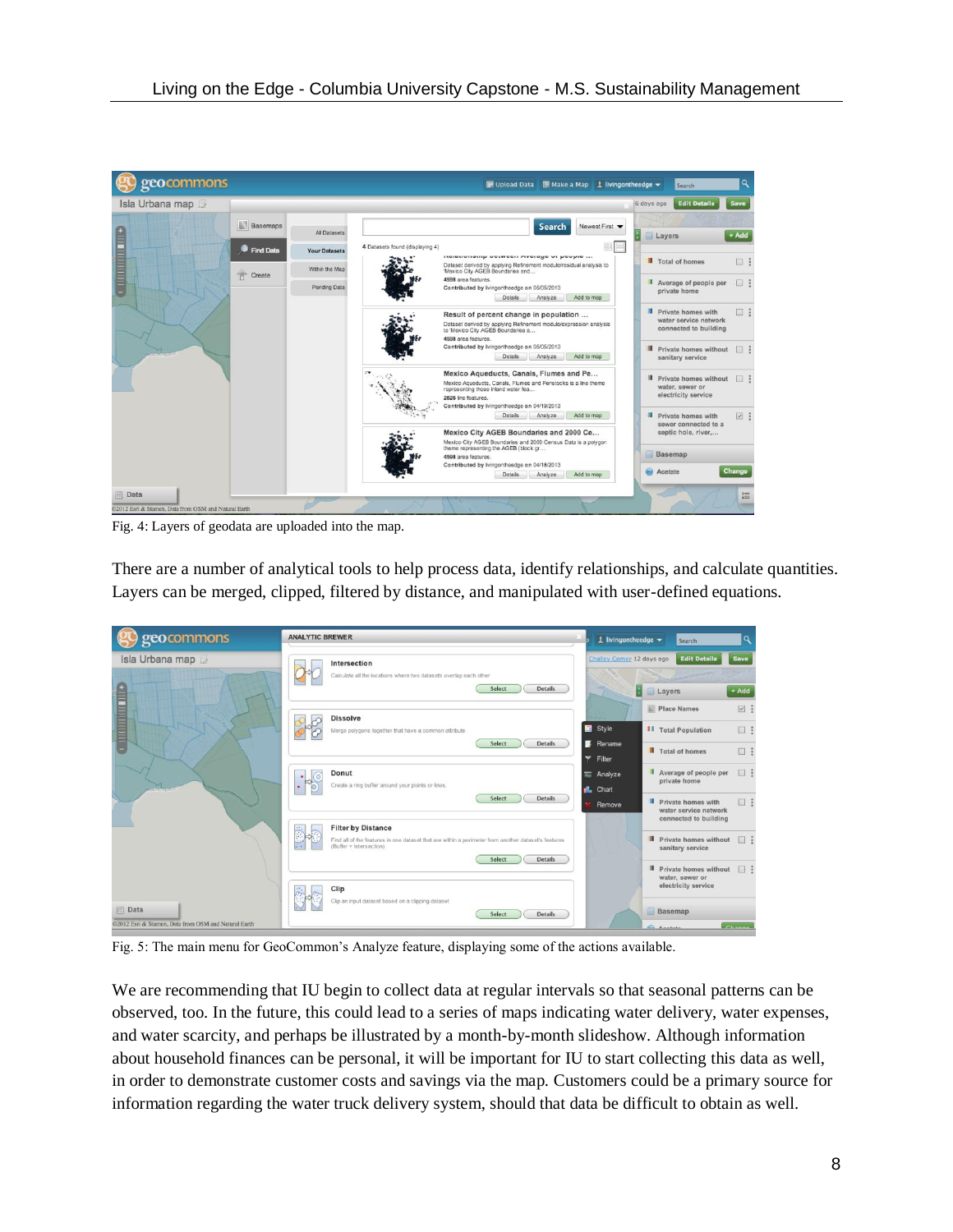Potential data points for future mapping include:

- Water quantity demanded (population x average daily use)
- Potential water quantity supplied by rainwater (rainfall x average roof area)
- Seasonal scarcity of water supply by district/neighborhood
- Average amount of municipal water delivered per year
	- Truck delivery (number of operational trucks)
	- Pipe infrastructure delivery
- Average cost of municipal water supply systems
- Percentage of independence from municipal grid of IU system users

The data points comprising each layer describe a water use narrative for each of IU's installations. Each installation will display potential water quantity demanded, potential water quantity supplied, percentage of demand offset, and date of system install when clicked.

# **Mapping tool links:**

GeoCommons Map: <http://geocommons.com/maps/255886>

Prezi: [http://prezi.com/chgac37-fhtt/columbia-lotec-mapping-strategy/?kw=view-chgac37-fhtt&rc=ref-](http://prezi.com/chgac37-fhtt/columbia-lotec-mapping-strategy/?kw=view-chgac37-fhtt&rc=ref-40243153)[40243153](http://prezi.com/chgac37-fhtt/columbia-lotec-mapping-strategy/?kw=view-chgac37-fhtt&rc=ref-40243153)

# **A Communications Strategy for the Isla Urbana Mapping Tool:**

There are three audiences for this tool: policymakers, investors, and customers. All three audiences will benefit from a mapping tool because of its ability to visualize, query, and quantify data simultaneously. A layered, interactive GIS map allows Isla Urbana to illustrate and calculate the current and future water system of Mexico City, and how rainwater harvesting can effectively supplement the municipal water supply.

Isla Urbana aspires to make rainwater harvesting a government-sanctioned technology to supply Mexico City's domestic water needs. A mapping tool will provide tangible support for rainwater harvesting in a number of ways. In the short term, it will be able to illustrate Isla Urbana's current impact in the Ajusco region, providing a sample for the technology's potential. By quantifying rainwater harvesting's impact in Ajusco, IU can identify similar areas of high need and project IU's benefit in that community. In the long term, an interactive map can illustrate the severity of Mexico's water scarcity by identifying areas where water is unaffordable or unavailable. Mapping will be a valuable tool for IU to show the spatial advantages of a decentralized water system.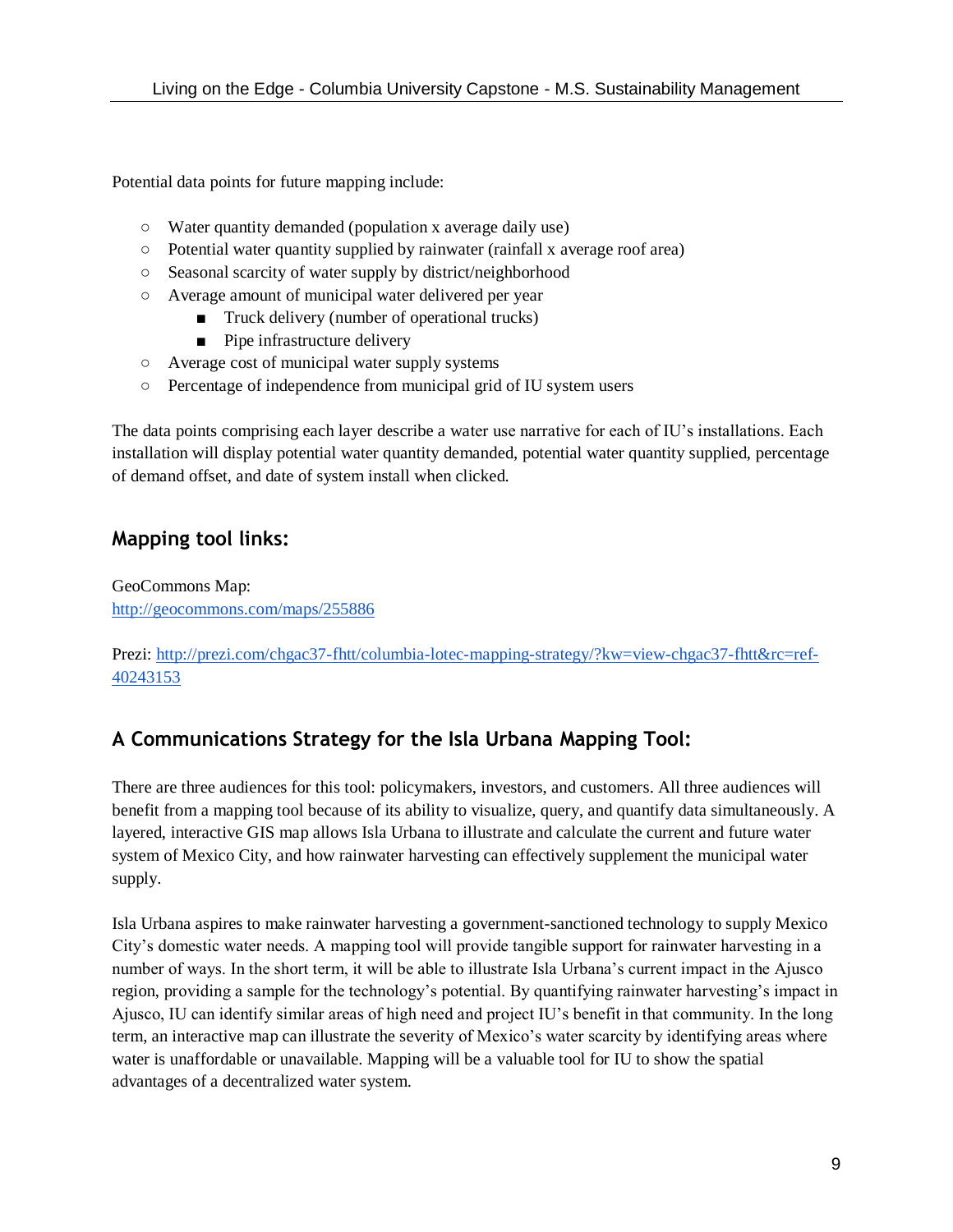# **Cross-client value of mapping tool:**

The importance of visual communication is acknowledged by all of the client partners. Sistema Biobolsa and Yansa are both interested in visualizing the benefits they are creating through improved community development. Mapping as a tool allows for the visualizing of metrics that track population, education, and employment among other indicators. Mapping through color gradations will illustrate the growth or decline of these metrics, and show where benefits are accumulating and areas where more work is required. This will be a powerful tool in developing strategies for growth and communicating visually the social benefits provided by each client to local communities and to governmental policy bodies.

Yansa's wind farm social benefits can be mapped to show community development projects funded. This will allow the tracking of the various areas of development being promoted to allow for a balanced allocation of funds. Sistema Biobolsa has also indicated an interest in tracking the location of installed systems against those systems that were installed, but are not being used and need to be reclaimed. Mapping will help all partners to step back and strategically understand where the most benefit is needed as opposed to those areas where sufficiency of business objectives have been achieved.

Another benefit of a mapping tool across all partners is the integration of a Customer Relationship Management (CRM) database. This database would be populated along the backend and be composed of the datasets that will be visually represented on the map.

These data sets would include, but not be limited to:

- Family names of participants
- Location (address and longitude/latitude)
- Size of installations
- Date of Installations
- Household size
- Building typology
- Education resources
- Healthcare resources
- Employment resources
- Adoption rates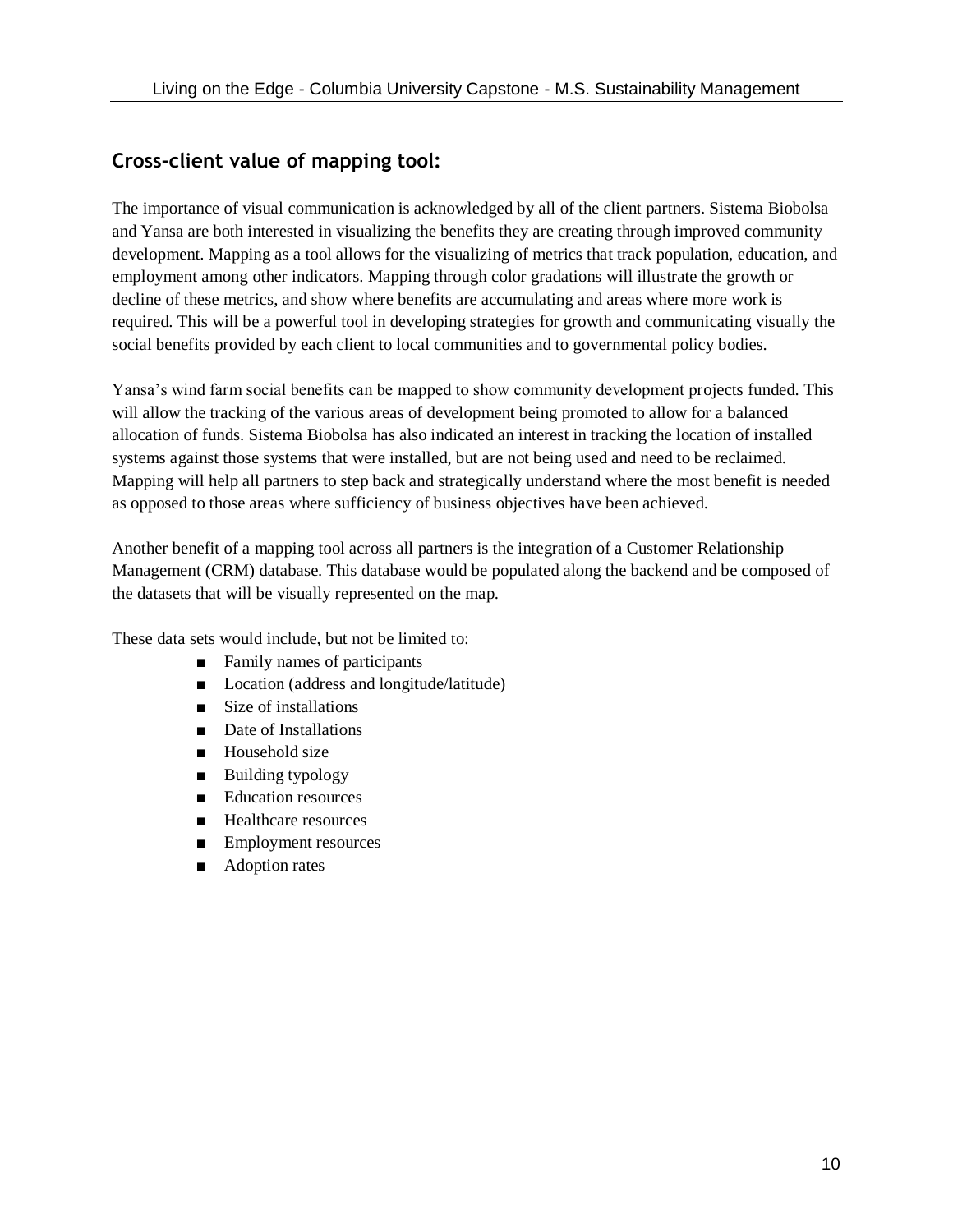# The Yansa Group - Dynamic Metrics Tool:

### **Background on client:**

The Yansa group partners with communities to facilitate their direct participation in the just transition to renewable energy while ensuring that the communities retain control over their resources (http://www.yansa.org). Yansa provides the technology, capital, training and management required to develop and maintain community controlled wind farms. The generated energy is sold to the national grid and profits are reinvested in initiatives set by the community that improve quality of life, including but not limited to the advancement of opportunities in higher education with consideration to gender equality, enhanced access to public water, electricity and waste management services, accumulation of pension funds for retirement security, and improved healthcare services (http://www.yansa.org).

Yansa is currently developing Mexico's first wind farm in Ixtepec, Oaxaca, one of the most wind-rich regions in the world (News National Geographic, 2013). The revenue from the farm will be divided to support community led development programs in Ixtepec and to invest in future wind farms in other areas of Mexico. To gain trust where wind farms in other parts of the state have traditionally come with big promise but little benefit to locals, Yansa has successfully put a tremendous amount of effort into its relationship with the residents of Ixtepec. For example, they developed a business plan unique to wind farms that will provide tangible social value to Ixtepec. They have held a series of community meetings to communicate this plan, and built a website to describe the project.

Yansa also conducted surveys to understand what Ixtepec residents considered the most critical needs for their prosperity and resilience. We categorized these needs into five areas: Education & Values, Economy & Employment, Well-Being, Environment, and Community & Leisure. The following are some examples that emphasize specific needs within these areas. In terms of education, 38% of adults surveyed had not finished high school (Yansa, Consulta de Prioridades de Ixtepec, 2012). Regarding the economy, although the unemployment rate is only 2.7%, the quality of jobs is poor, and 15% earns less than the minimum salary set by the government of Mexico (http://www.inegi.org.mx), (Yansa, Perfil sociodemográfico, 2012). In the area of well-being, a majority of the illnesses reported are preventable, such as respiratory, diarrhea, urinary, hypertension, and diabetes (Yansa, Consulta de Prioridades de Ixtepec, 2012). In terms of environment, river pollution, deforestation, and garbage disposal cause concern in Ixtepec (Yansa, Consulta de Prioridades de Ixtepec, 2012). According to Yansa, Ixtepec is a community with a rich heritage and culture. This community attribute is being threatened by the migration that is occurring due to lack of employment opportunities in the area. Figure 6 lists these critical areas. The pyramid illustrates how education is the foundation for all the areas. It also shows how the additional areas of economy, wellbeing, and environment support community & leisure. This will be explained in more detail.

Yansa's planned wind farm has not yet been built. Therefore, we have identified their biggest challenge is to effectively communicate the potential impacts of their project that will create positive change in line with the community's self-defined values. To help Yansa identify the most essential impacts and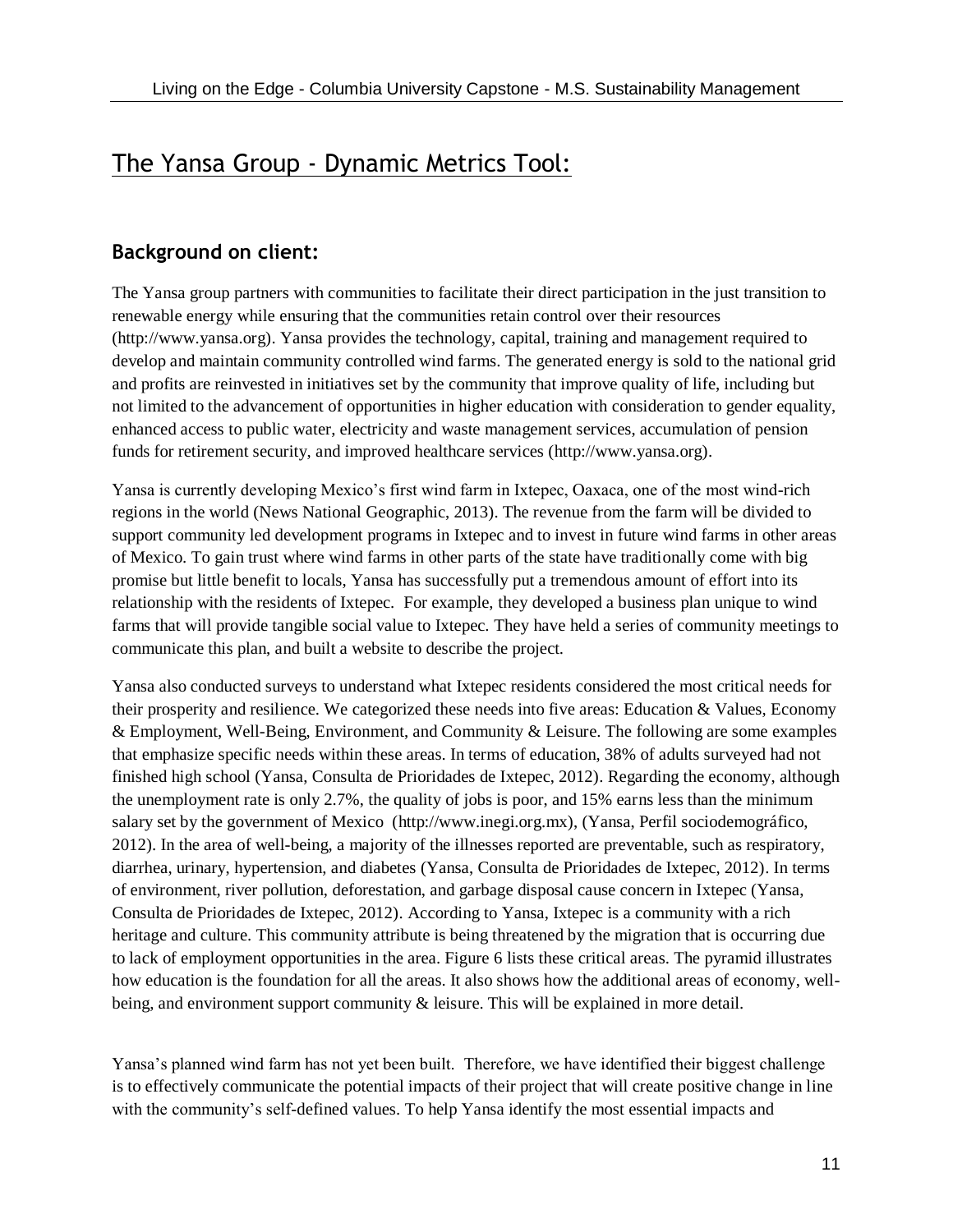programs that address the community's most critical needs, we outlined a community–led social impact strategy for Yansa.



Figure 6: Areas Most Critical To Ixtepec's Prosperity And Resilience

#### **What is the tool and how does it work?**

This community-led impact strategy involves continuously assessing residents' changing needs, perceptions, and values. It is intended to guide the implementation of community led projects to create positive social impact in Ixtepec. This is important because their needs will change over time. The strategy also ensures that the impacts of these projects are relevant to the community, and are quantified before and after implementation in order to communicate progress. It also ensures that appropriate and varying timelines are taken into consideration. In this strategy, data collection will be conducted directly with residents using quantitative, visual and oral methods. This 'on-the-ground' approach measures the most relevant impacts to the community. Utilizing multiple metrics also allows Yansa to selectively frame their message to different stakeholders. Stakeholders may include government, community residents, landowners, investors, supporting NGOs, etc. Although the specific needs and metrics may be different, the methodology of this strategy is transferable to other communities. Figure 7 illustrates the cycle of our strategy which includes the following steps: 1) Assess Community Needs, 2) Define Metrics and Targets, 3) Set an Impact Timeline, 4) Obtain community baseline data, 5) Implement programs, and 6) Quantify improvements. More detailed descriptions of each step follows. After this last step, the cycle should start again to ensure that programs and metrics are adapted as the community's needs change.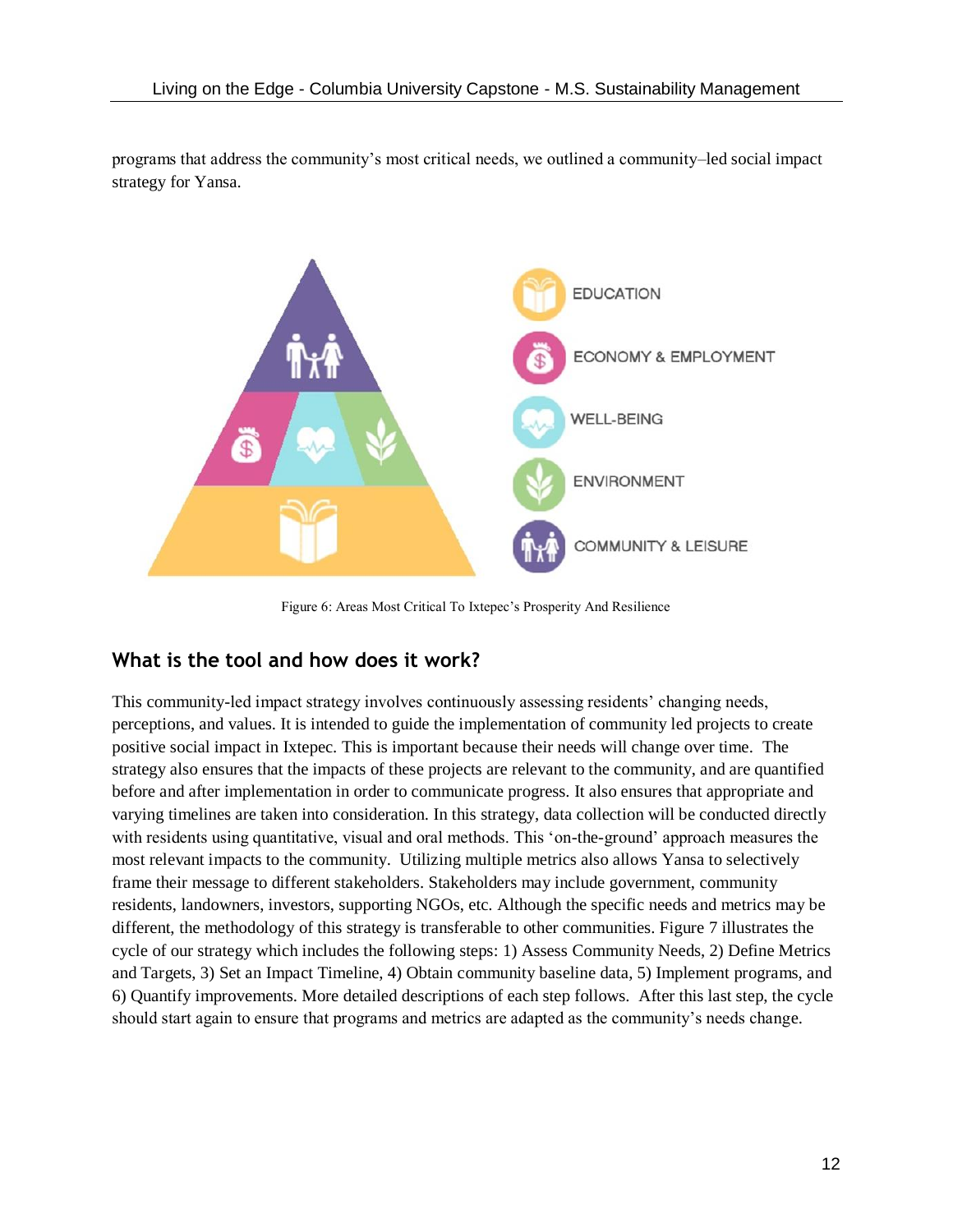

**Figure 7: Community Impact Strategy** 

**Assess Community Needs:** Yansa recognizes Ixtepec's most critical needs, which are shown in Figure 6. We recommend gaining a deeper understanding of these needs. Traditional tools such as surveys and focus groups may be conducted, but we also recommend more interactive tools such as games, narrative interviews, and PhotoVoice. These tools accommodate participation among different age groups, education levels, and genders, which enhances collaboration and engages the entire community. For example, PhotoVoice is a photography and digital storytelling method through which individuals can identify, represent, and impact their communities. Participants are asked to express their point of view in the community by taking photographs, discussing them together, developing narratives to accompany their photos, and conducting outreach. PhotoVoice has already enabled women in rural China to influence the policies and programs that affect them (Team Lab USC).

**Define Metrics and Targets:** After specific community needs are established, a set of representative indicators must be developed for each need. Within each of the 5 areas, we have established subcategories, goals, the need each goal addresses, and example questions. This is a starting framework from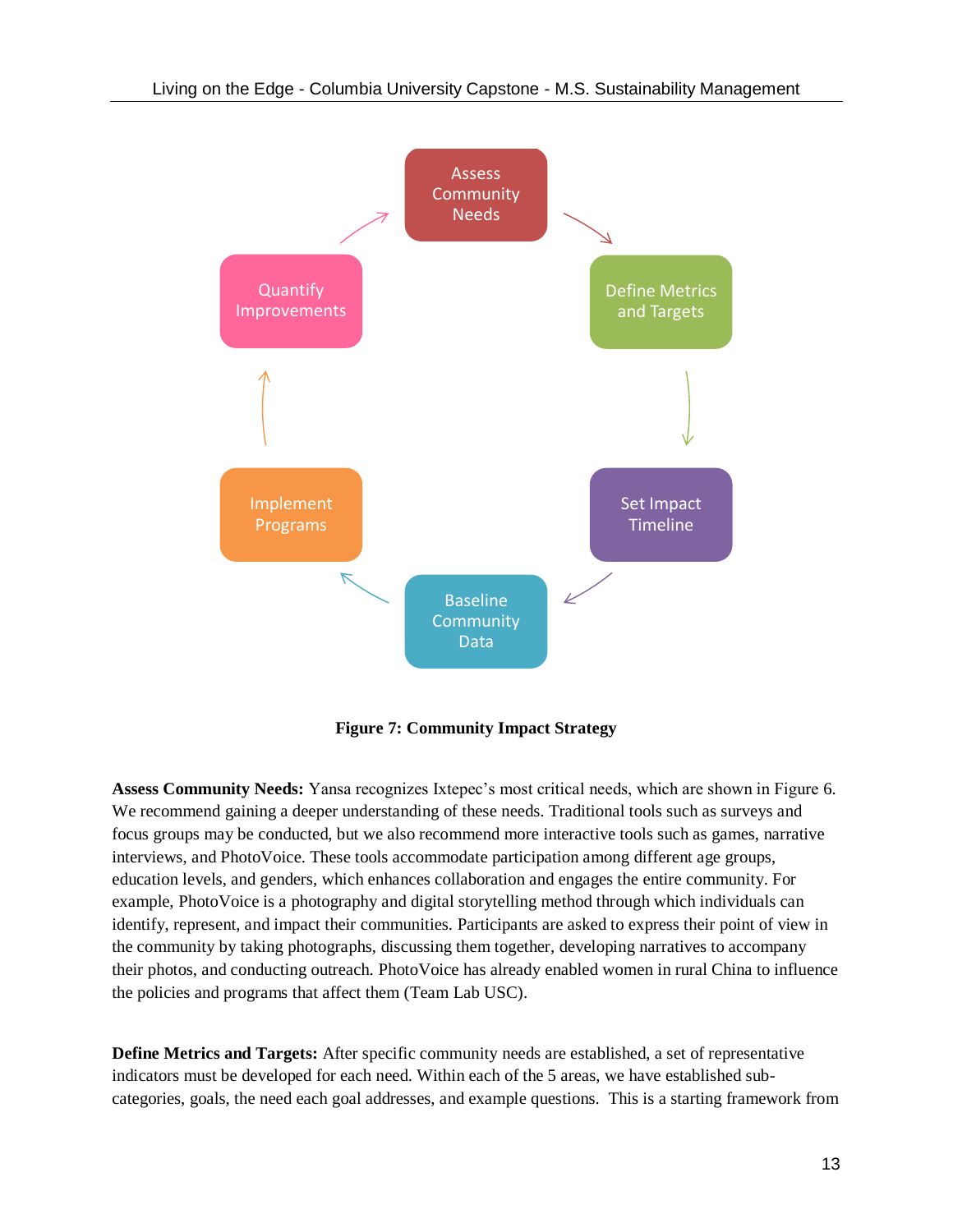which Yansa can build a more robust list of need-based goals, and a set of metrics associated with those goals. The following table shows the proposed sub-categories within each major area.

| Education &<br><b>Values</b>              | Economy $\&$<br>Employment              | Well-Being                             | Environment                   | Community &<br>Leisure               |
|-------------------------------------------|-----------------------------------------|----------------------------------------|-------------------------------|--------------------------------------|
| Increase academic<br>level of education   | Improve local<br>economy                | Increase happiness                     | Conserve natural<br>resources | Maintain<br>community<br>involvement |
| Increase literacy<br>rates                | Decrease economic<br>vulnerability      | Decrease illnesses                     | Preserve<br>biodiversity      | Increase free time                   |
| Increase skill<br>knowledge               | Increase<br>productivity rate           | <b>Increase</b><br>reproductive health | Reduce waste                  | Increase physical<br>activity        |
| Increase healthy<br>behavior<br>awareness | Increase<br>employment<br>opportunities | Increase access to<br>healthy food     | Increase reuse                | Increase<br>recreation               |
| Increase<br>environmental<br>awareness    | Improve<br>employment<br>satisfaction   | Increase access to<br>healthy water    | Increase<br>recycling         | Preserve identity                    |

**Table 1: Impact Goals for Social Development in Ixtepec**

Different impacts will be important to different stakeholders, so multiple metrics should be developed for each area. These metrics should be quantifiable, to assess progress over time. It is important for Yansa and the community to define what they want to measure, and also the associated measurable improvements they want to see. Setting measurable targets ensures Yansa's ability to demonstrate its social impact achievements to its stakeholders. Figure 8 depicts an example Metric and Target for the Goal to increase education level.



**Figure 8: Goal – Metric – Target Example**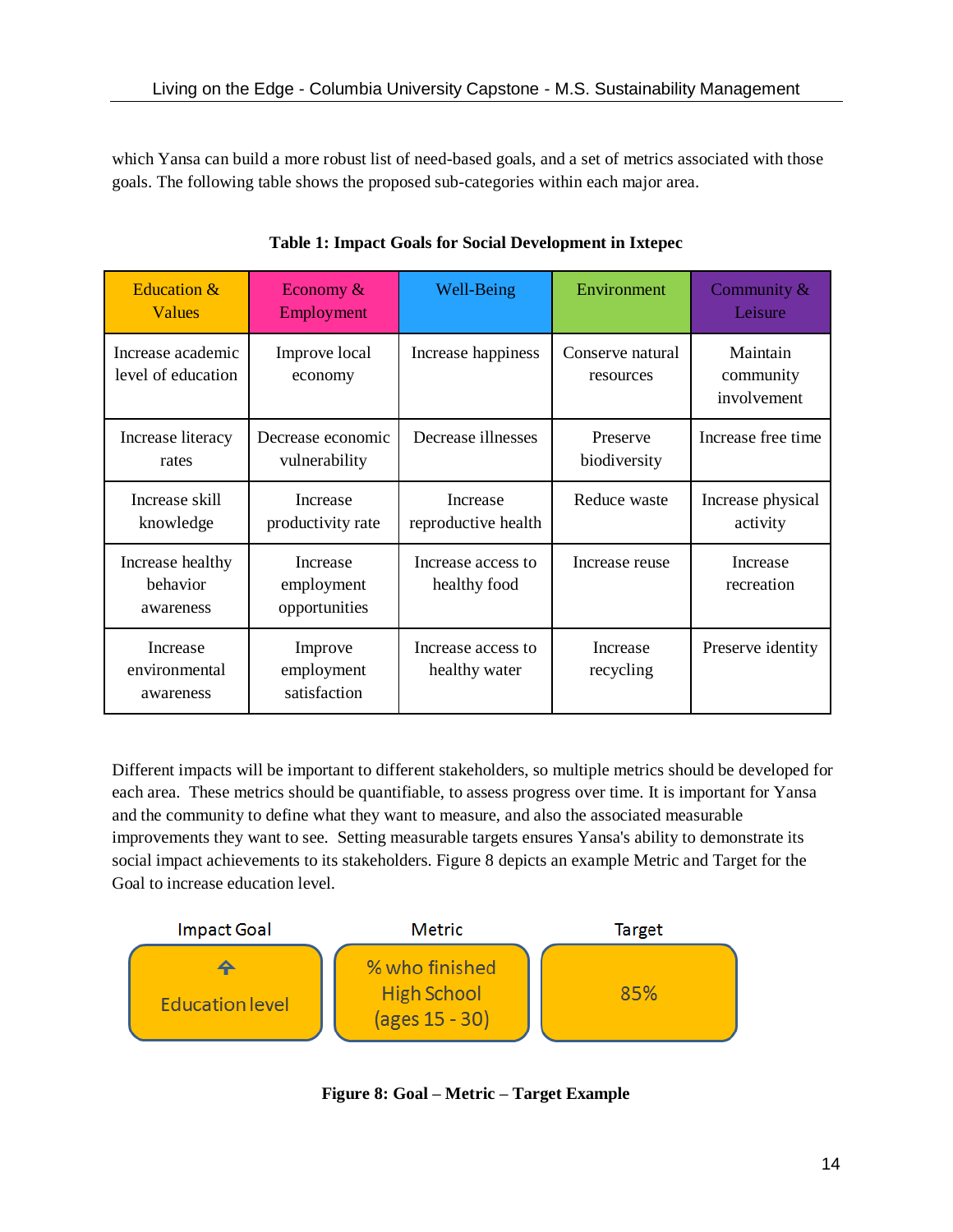**Set Impact Timeline:** The next step is to set an impact timeline. The targets set in the previous step require planning a schedule indicating when each should be achieved. Some impacts can be measured over the short term, while others require longer periods of time to see results. Still other impacts can be measured with varying goals across multiple time periods. Yansa must also recognize that each area is very complex and that all areas have connections to each other. An impact in one area may affect another area at a different time. For example, an improvement in the area of Education may in turn impact the area of Environment at a later point in time. Figure 9 illustrates this point. This step also reveals the importance of first identifying everything that needs to be measured before any intervention is put in place.



**Figure 9: Impact Area Connectivity Example**

**Baseline Community Data:** All of the 'existing conditions' data must be gathered at the beginning, before any programs are established. This data serves as the community baseline for these metrics. Measuring the same data after programs are implemented will show the changes that occur as a result of those programs. Qualitative tools such as photographs can also be used to document this baseline.

**Implement Programs:** The people of Ixtepec can suggest programs to meet the goals and targets that were set in earlier steps. Yansa can continue to collaborate with the community, and should also utilize additional external resources to develop program implementation strategies. The programs implemented should draw from all available resources in the community. For instance, in Figure 10 the image on the left appears to be an under-utilized public space. As conceptualized on the right, the simple addition of a permanent cover would provide shade, transforming this space into a known cultural center, or an area for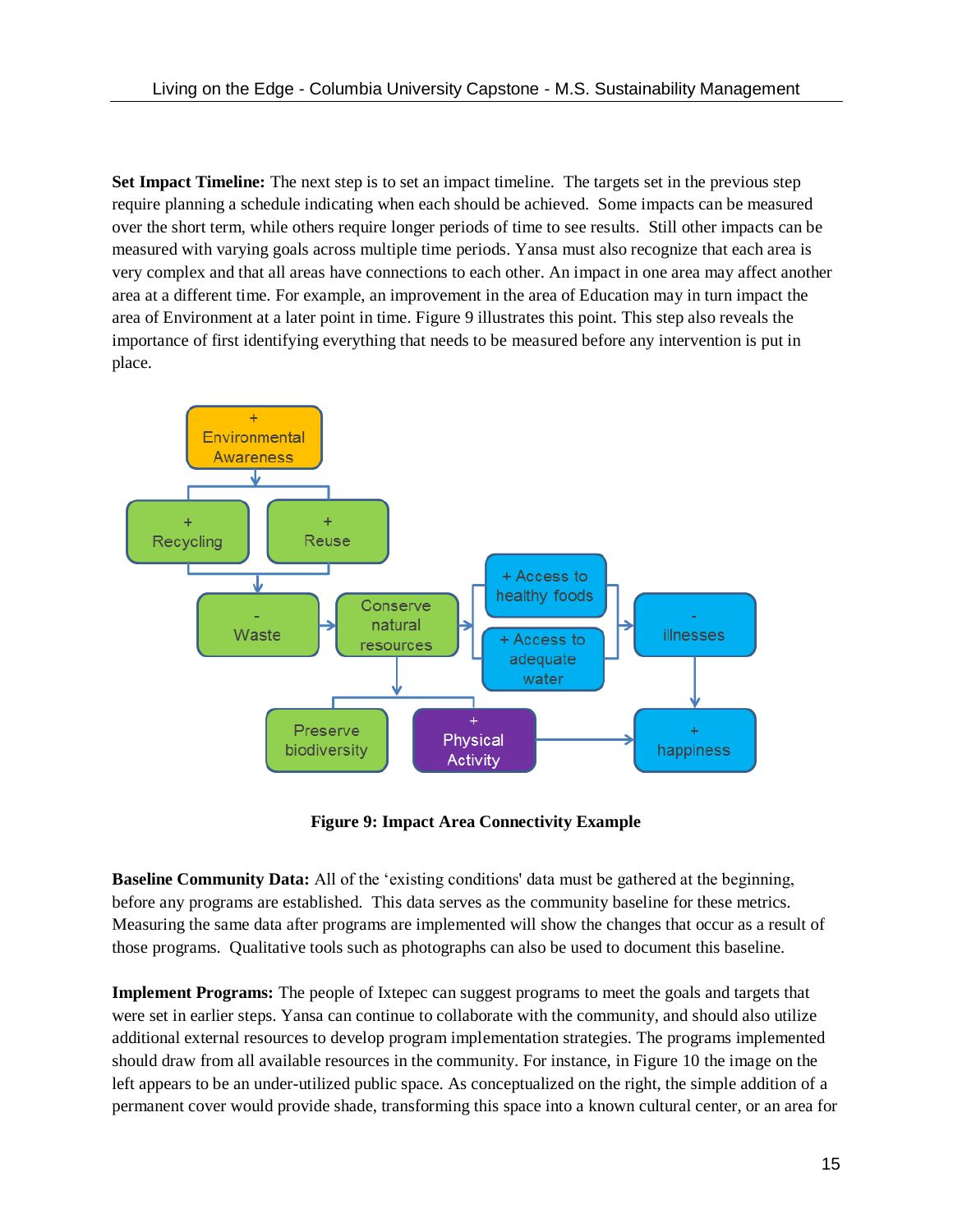local people to sell their crafts or food products. Solar panels on the roof could provide electricity to keep the space lit at night, extending the hours of use per day. This example would impact the areas of Economy & Employment as well as Community & Leisure.



**Figure 10: Existing Community Assets Improvement Example**

**Quantify Improvements:** After community programs have become established, the metrics identified earlier should be measured again, and results should be compared to the baseline. Photographs can also be used if a baseline photo was recorded. After community improvements are quantified, the entire cycle begins again to determine how their needs have evolved. An investor may be more interested in graphs and data tables, with summarized improvements. Community members may find photographs or locally tangible examples more appealing or easier to understand. Government or public interest organizations may prefer to see community-wide improvement indicators that directly relate to government funding or societal contribution.

#### **How does it benefit our client?**

Our client benefits from this dynamic framework because it measures impacts over different lengths of time, adapts to a changing community and varying stakeholder interests, and can be applied to other communities in future projects. This allows Yansa to customize their message for each audience. By following the strategy we have outlined, Yansa can successfully plan and implement its programs for social improvements in Ixtepec. This will allow them to present the positive results to many different stakeholders in ways that will accommodate the interests of each. Yansa can use these results to help governments, investors, and other communities understand the benefits of these wind farms and how they can address the unique and ever-changing needs of any community they may serve.

Finally, this strategy also illustrates how other community intervention programs could address the varying social needs of any community, as well as how its impacts could be measured and communicated to different stakeholders.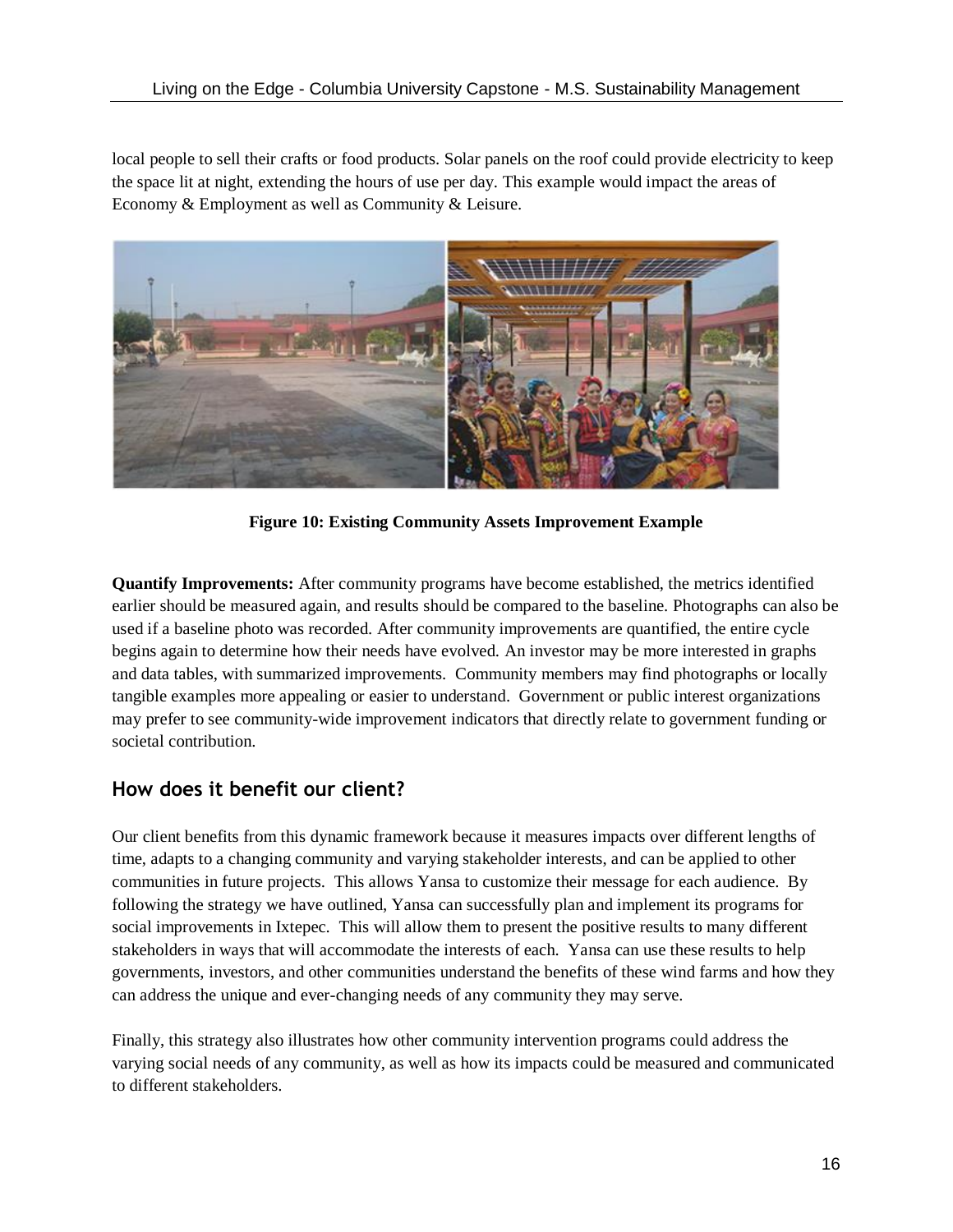We realize that the social impacts strategy process alone is a very arduous undertaking. Yansa's efforts to-date in their community involvement and business plan are commendable and will continue to demand significant time and energy. Therefore, we recommend drawing from the following additional resources to help develop and facilitate this strategy.

#### **Recommended future resources:**

**Projects and Programs:** An abundance of community impact programs have already been developed in Ixtepec and around the world. These could include existing Ixtepec community programs, and nongovernment organization programs. Yansa may be able to utilize these programs without modification to benefit the community. Revenues from the wind farm could simply be spent on these programs and initiatives, rather than duplicating the effort of developing a program with similar goals. We have identified the following types of programs as good "as-is" resources with program investment potential.

Understandably, Yansa does not want the primary focus of funding to support the standard needs that government should provide to the community. However, we recommend Yansa consider allocating a portion of its improvement programs to supplement publicly-provided systems. Supplementary infrastructure programs will save residents money and time, and will also improve the environment, health, and resilience for each household and the community as a whole.

Decentralized infrastructure projects like Isla Urbana's rainwater catchment systems and Sistema Biobolsa's biodigesters are extremely applicable to Ixtepec. These systems appropriately address many needs that the government may never be able to sufficiently provide. Examples of the many benefits to these supplementary systems are:

- Reduced or eliminated trips to and from the river or other source for water collection, resulting in hours of time saved daily. This time could be spent in an educational setting or engaging in productive or profitable activities.
- Reduced need to purchase resources resulting in large sums of annual savings on cooking fuel, fertilizer, water, etc.
- Increased use of local resources resulting in reduced waste, increased availability of resources, and increased efficiency in obtaining those resources.
- Reduced river pollution due to farm animal waste being diverted to create biogas and fertilizer.
- Improved soil productivity due to the use of more natural fertilizers.

**Local resources:** To maximize efficiency in each step throughout the social impact strategy, Yansa should seek experts to help plan the structure, development, and implementation of the data collection and community programs. We have identified the individuals and groups listed below as valuable resources that contributed to our understanding of the issues and solutions presented in this report. Individuals listed have agreed to their inclusion in our report, and may be contacted at Yansa's discretion.

Juquila González has a PhD degree in Sociology from the Autonomous University of Puebla. She is currently Research Professor at the Universidad del Istmo en Ixtepec, Oaxaca.

Universidad del Istmo is already in Yansa's plans for future collaboration with professor Juquila Gonzalez. University students will be invaluable in helping develop the Impact Strategy metrics and timeline, and in data collection and analysis.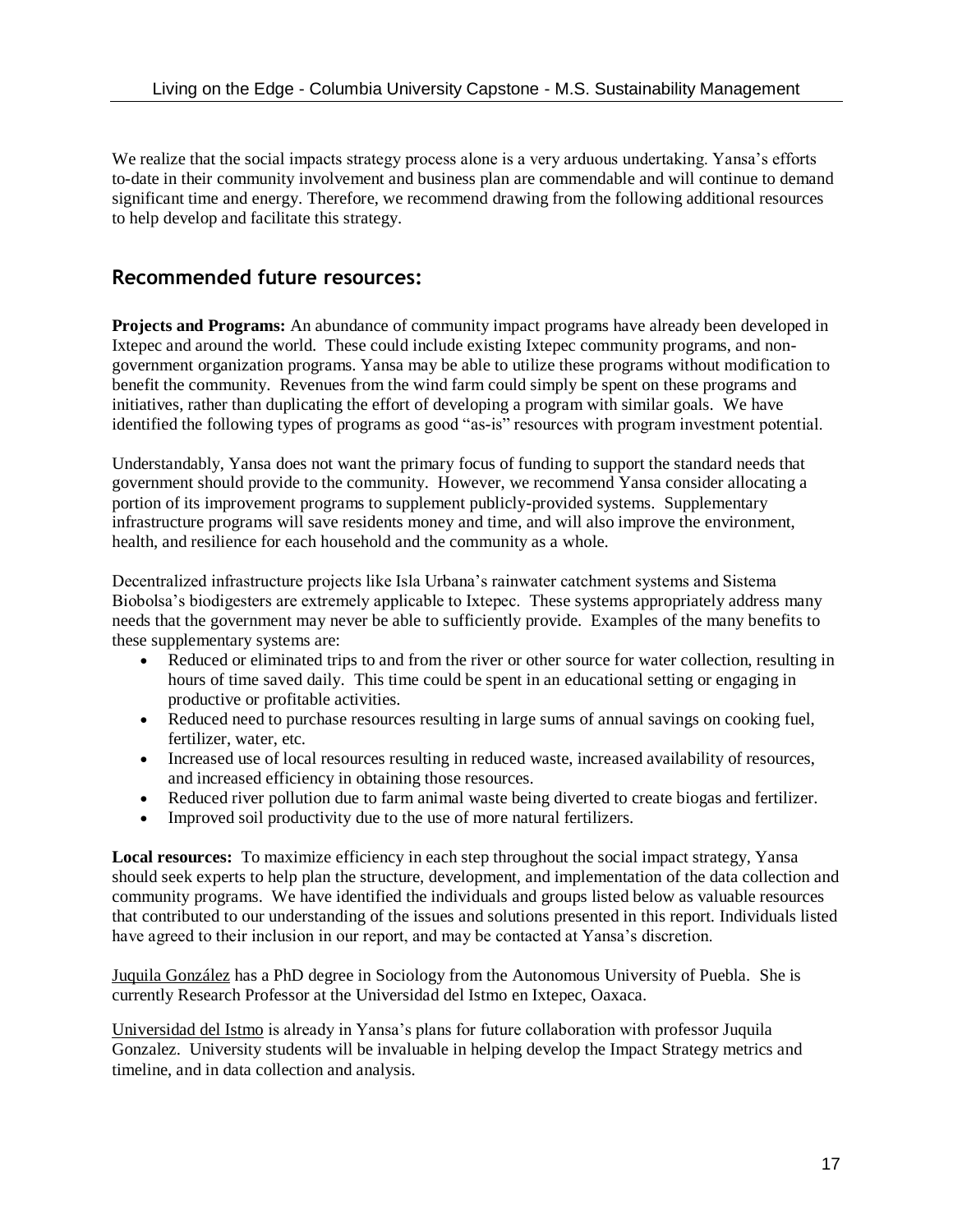Alba Sánchez obtained a MSc. in Manufacturing Systems and Mechanical Engineering. She collaborated in the development of sustainability indicators and action plans for industrial operations with BioRegional's One Planet Companies© accreditation model in Mexico.

The Ixtepec Community is already collaborating with Yansa's research to identify community needs and gather baseline data. In addition, the community has started collaborating with Juquila Gonzalez in starting a PhotoVoice project.

**Non-local Resources:** Our research uncovered several resources that will be useful to Yansa. Some are people or groups who have worked extensively in this capacity; others can provide low- or no-cost support for certain steps in the strategy. These resources are valuable because they can offer objective insight to the needs and possible impacts of a community, as well as a broader scope for implementation in other communities. Individuals listed have agreed to their inclusion in our report, and may be contacted at Yansa's discretion.

Diana Hernández (PhD, Columbia University) focuses her work on issues of social inequality with particular emphasis on racial and socioeconomic stratification and structural causes of disadvantage. Her bio is available online at http://www.mailman.columbia.edu/our-faculty/profile?uni=dh2494

The Earth Institute, Columbia University is another current resource with which we recommend continued engagement. Another capstone team in the MSc Sustainability Management program could conduct a follow-up project that would refine or further develop the strategy, building off of what we provided here, during this capstone project.

Rhode Island School of Design (RISD) could provide additional artistic support for visuals that would enhance Yansa's presentation of program results information. Perhaps a class or individual project could be utilized to generate these types of materials.

Existing Social Metrics Systems can furnish a basis for developing the goals and metrics included in Yansa's impact strategy for Ixtepec. The relevant portions of these in-place systems can be applied, and additional collaboration with others (both within and outside the community) can further tailor the metrics to Ixtepec. A similar approach could be used for other communities in the future. Two examples of useful resources are the Gross National Happiness Index and several ICLEI publications including tools for resilient cities.

Our Capstone Archive includes all the documents and sources we researched during the first 6 weeks of the project. This information will also be provided to the Yansa team, and can be distributed or used as needed throughout strategy development and in collaboration with other individuals or groups.

**Next steps:** Some additional attention should be given to some elements of the impact strategy that Yansa has already begun to develop. Following the strategy, several items must be completed prior to determining or assessing impacts.

Revising survey content and adding other baseline data collection methods will enhance the ability to assess the community's needs, which will enable Yansa to move toward identifying the associated goals, metrics, and targets. The questions asked must be determined and refined based on the goals and targets that are set. Those we provided in the spreadsheet are merely suggestions based on our own ideas of what might be measurable within each needs category. Drawing from other resources to develop these questions ahead of time will make the assessment more robust and meaningful.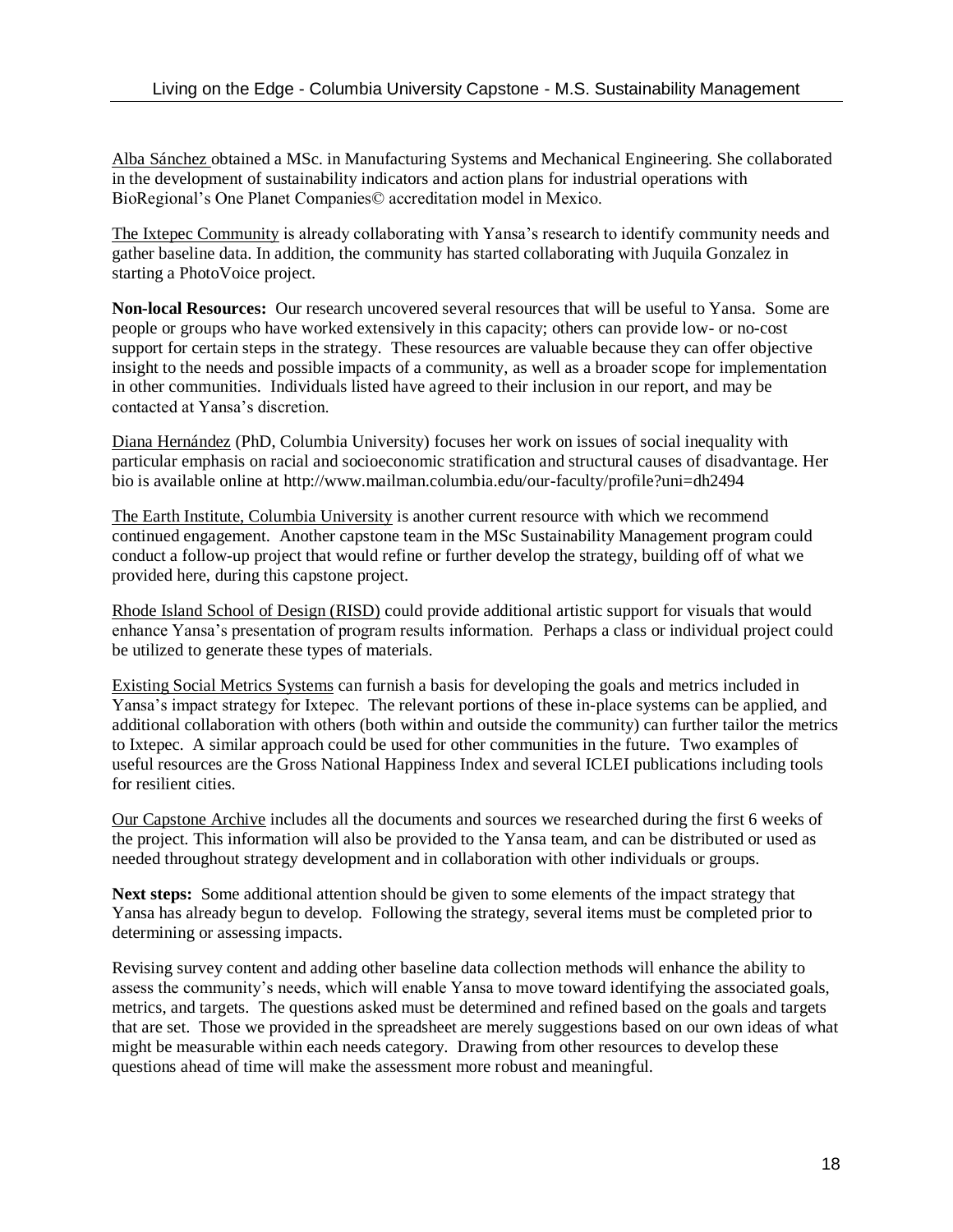The same is true for developing the available responses and scoring for any quantifiable data obtained. For any qualitative data, while it is more free-form due to the individual nature of information gathering, some level of planning is still required. Consider the PhotoVoice example: any specific location or object that needs to be assessed in multiple time periods should have the same reference point, and these points should be tracked for ease in future access.

All aspects of the community impact strategy should be reviewed when embarking on the next assessment phase in the same community, or when another community is to be assessed. The dynamic nature of the strategy we provided allows for this flexibility and adaptability, but it still requires up-front planning for successful implementation.

### **Discussion on cross-client value of strategy:**

This strategy illustrates how other community intervention programs could address the varying social needs of any community, as well as how its impacts could be measured and communicated to different stakeholders. Therefore, it could also be applicable for our other two clients, Isla Urbana and Sistema Biobolsa.

### **References for Yansa:**

Retrieved 02 2013, from http://www.yansa.org. Retrieved 2013, from Team Lab USC: http://teamlab.usc.edu/Photovoice%20Literature%20Review%20(FINAL).pdf (2013, 02). Retrieved from News National Geographic:

http://news.nationalgeographic.com/news/energy/2013/02/pictures/130208-mexico-windenergy/

*http://www.inegi.org.mx*. (n.d.).

Yansa. (2012). *Consulta de Prioridades de Ixtepec.*

Yansa. (2012). *Perfil sociodemográfico.*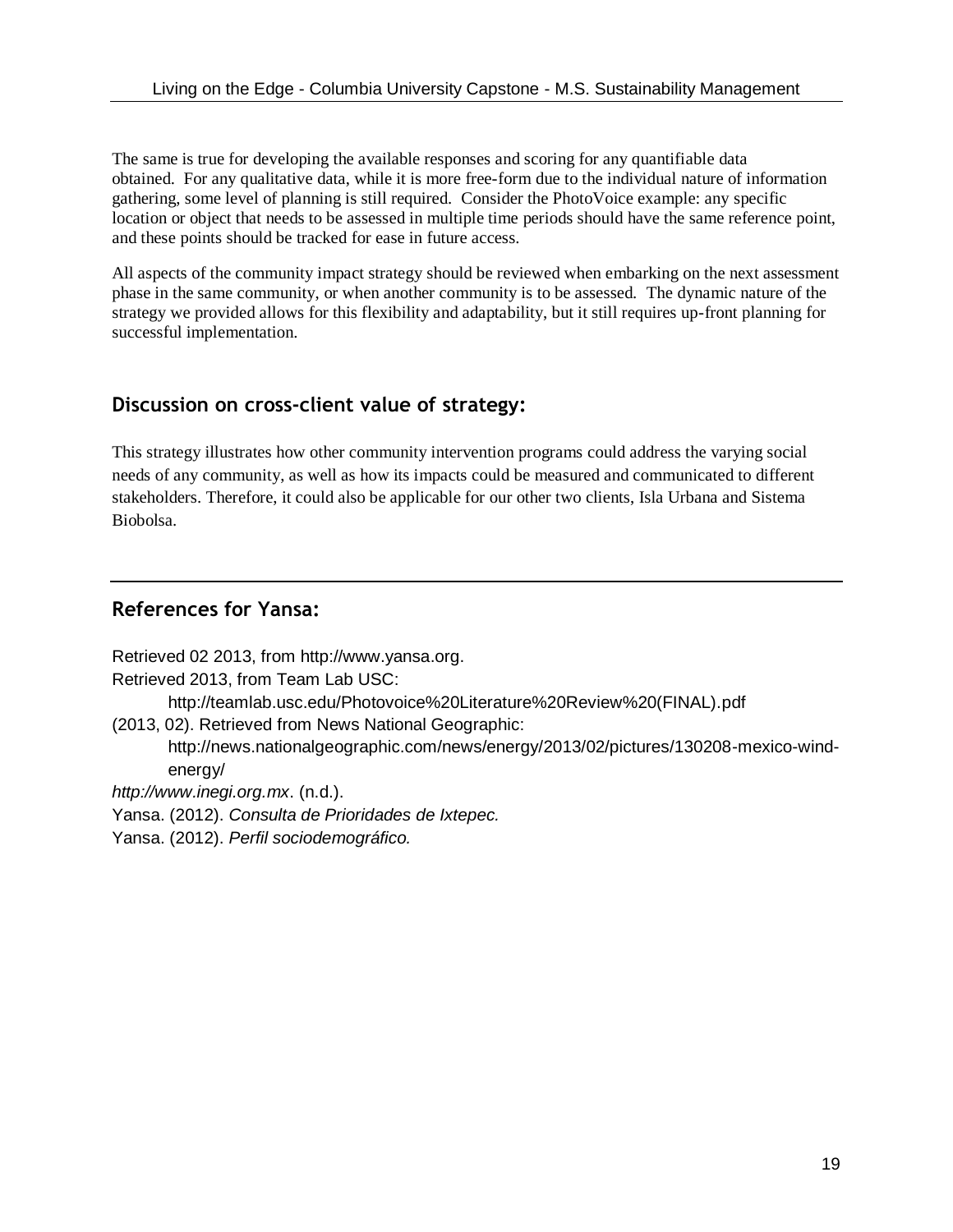# Sistema Biobolsa - Integrated Communications Strategy:

### **Background on client:**

Sistema Biobolsa provides small-scale farmers and families with biodigesters for fertilizer and methane gas for cooking. They design, build and service the systems they sell. And they work with micro-finance experts at Kiva to make sure farmers are able to afford the system.

## **What is the tool and how will it benefit client?**

Our tool is actually a series of tools that fill out the basis for a communication strategy across temporal scales of short, medium, and long-term to aid in the process of normalization for the technology and brand name of Sistema Biobolsa. The core of our recommendations will focus on the short to mediumterm applications, and each strategy will be clearly described in its intended use and potential benefit. Specifically, each tool will identify the following (although not all this information is included here for the sake of brevity in our summary of the tools):

- Explain what the tool is
- Give the rationale for the tool (The Why) as explained through the precedents and cases
- Always integrate an explanation of how it aids in normalization highlighted by using indicators and metrics
- Explain who is the target audience
- Identify what technology is needed in accomplishing success with the tool-Explain how each tool can be tailored and scaled depending on the applications of the target audience's available technology
- Assign a value to the suggestion based on estimated costs and added benefits

#### Short Term- 6 Months to 1 Year

#### **Illustrated Guide/Design Brief:**

The [new] Legend of the New Flame is here presented as a series of first encounter events told from several different perspectives and viewpoints. Our recommendations are adaptations of an existing story that Sistema Biobolsa has been working on. The following graphic element represents our proposed basic story structure. At the core is a series of stories within a larger story that follows a type of time loop narrative structure.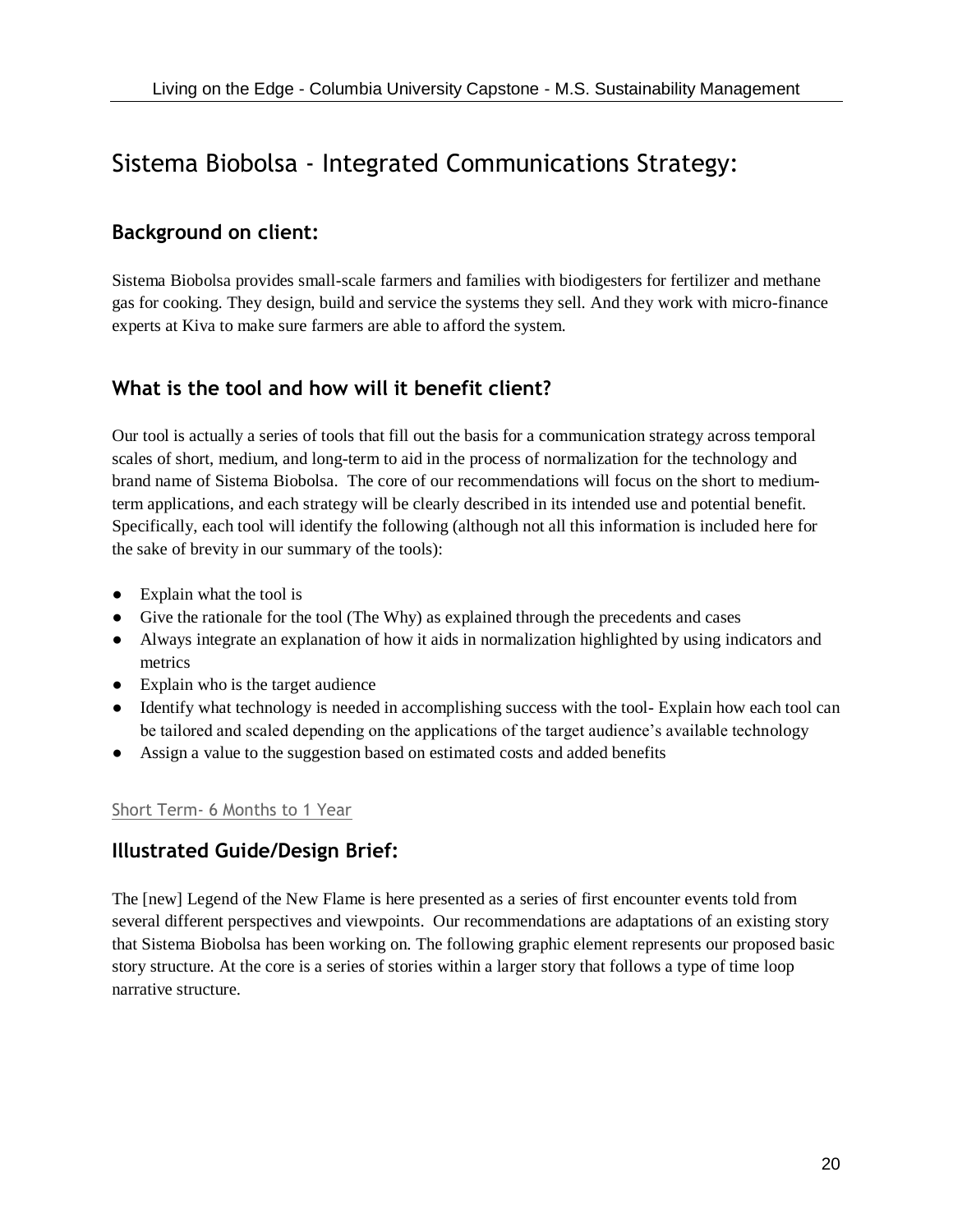

Figure A5 Time loops of [6] characters over a fictional 7-day period.

The diagram shows both the red and blue dragons in opposition. It also depicts (in an abstract sense) and how individual perspectives (arrows and dotted lines) can serve to reveal a "truthful" account of events in this case, the discovery of the new Biobolsa flame and, more importantly, how the lives of a community change when it arrives.

The outermost ring represents time with the smaller inner circles symbolizing character journeys occurring within this time period. Each character has their own familiar relationship with the old (red) flame and must serve as narrator or witness as they recall their own first encounter with the new (blue) flame.

#### *First encounters and reinforcing loops*

The first time a person hears, discovers and interacts with something new is usually highly subjective. When several of these perspectives are combined, a potentially powerful composite image can emerge to reveal "the truth" about a particular event, person or object. By generating such a narrative structure Sistema Biobolsa can invent important "reinforcing loops" aimed at normalization. For example, we know that time spent collecting firewood may cause many personal and social changes. Therefore, accurately depicting the journey of discovery that a wood collector takes from first encounter, through a period of mixed reports and fuzzy knowledge to full support of the technology and its benefits, could serve to educate and later animate both existing and potential users.

Goals:

- Create an opportunity for different iterations of the same story
- Inspire horizontal communication
- Integrate realistic prototype characters from community to create relatability for readers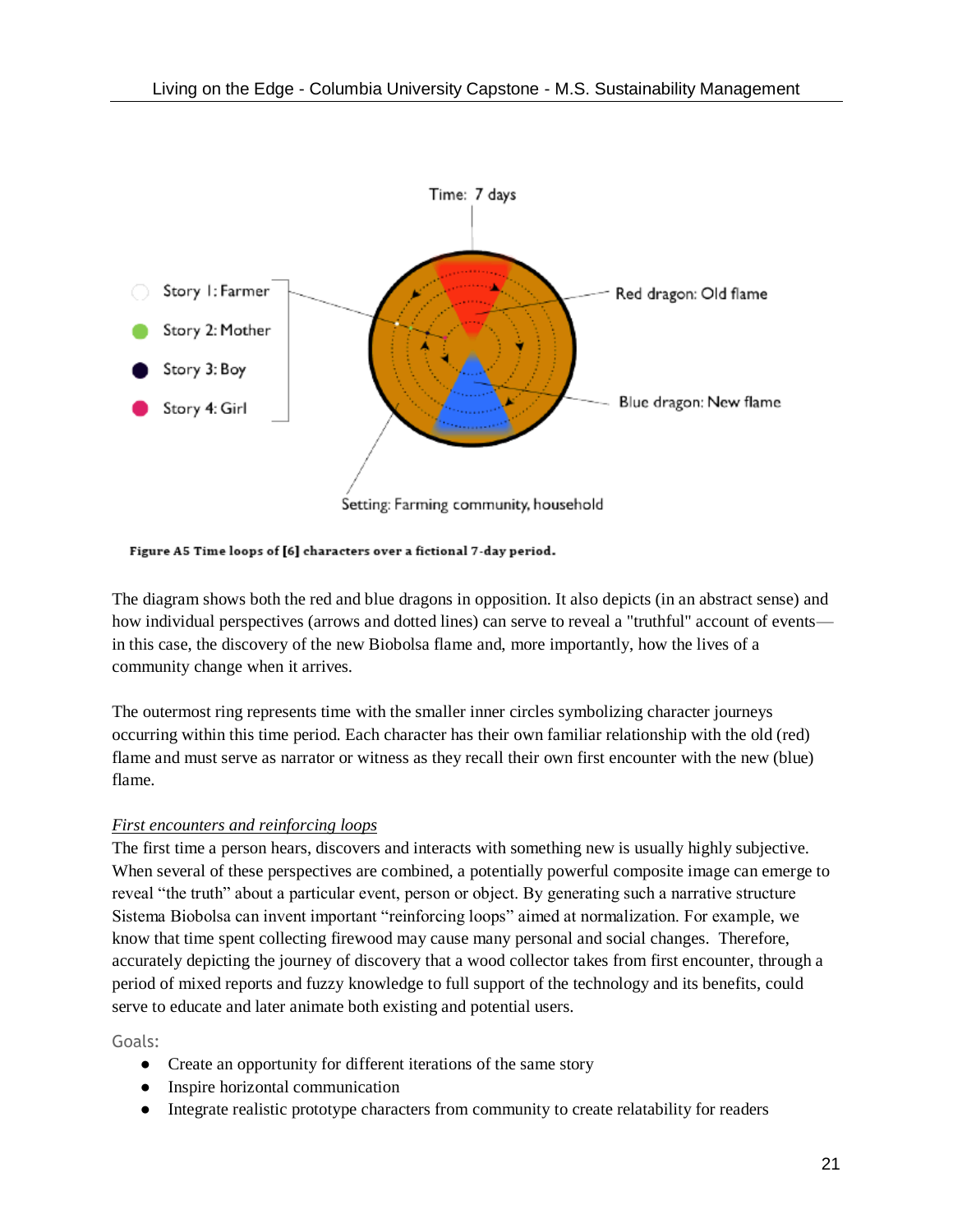### **Facebook and Social media campaign:**

The use of social media to aid in the process of normalization of Sistema Biobolsa systems is something that can take relatively little additional effort and cost, while potentially enhancing the understanding and acceptance of SB systems across diverse demographic groups. Even if these campaigns do not immediately reach potential customers, the spread of the awareness of SB and their work can offer ancillary benefits that ultimately work towards the spread and adoption of systems in the long-term.

The content generated for the illustrated guide/narrative could form the basis of multiple branding and information campaigns. This can also be used in combination with contests that build off of the illustrated guide, and other creative marketing campaigns that are carried out through social media platforms. Consideration of replication of information is important.

Goals:

- Utilize content from illustrated guide/dragon story
- Raise Awareness of Sistema Biobolsa and the work they do
- Make people more familiar with the benefits of biogas systems
- Activate engagement from online users
- Lay the groundwork to penetrate new markets

#### Medium- 1-2 years

#### **Mobile Communications**

In an effort to set fluid communication portals between Sistema Biobolsa and their users, mobile communications running on SMS can be a very effective method to address a variety of issues. Pictured in the diagram above is an illustration of how the communications network could work in practice. In the center is a database for Sistema Biobolsa that acts as a stock of information. Information flows in a loop from SB to the farmers, and from the farmers to SB. The information exchange in this loop can lead to data collection that is then conveyed as impact information to policy setters, grant funders, and potential users of the systems.

There are several strong SMS communication platforms already developed for interfacing with rural farmers that have cell phone technology but no internet connection. SB could either partner with or contract some of these platform providers to address their needs. In addition to using the SMS communication platform for technical assistance, reminders for system maintenance, and data collection, there is the possibility of using it to aid the farmers lives by providing offering other information including but not limited to weather, general health recommendations, crop prices, agricultural tips, and so on. For illiterate users, there are certain voice service programs that might allow them to still utilize the same platform.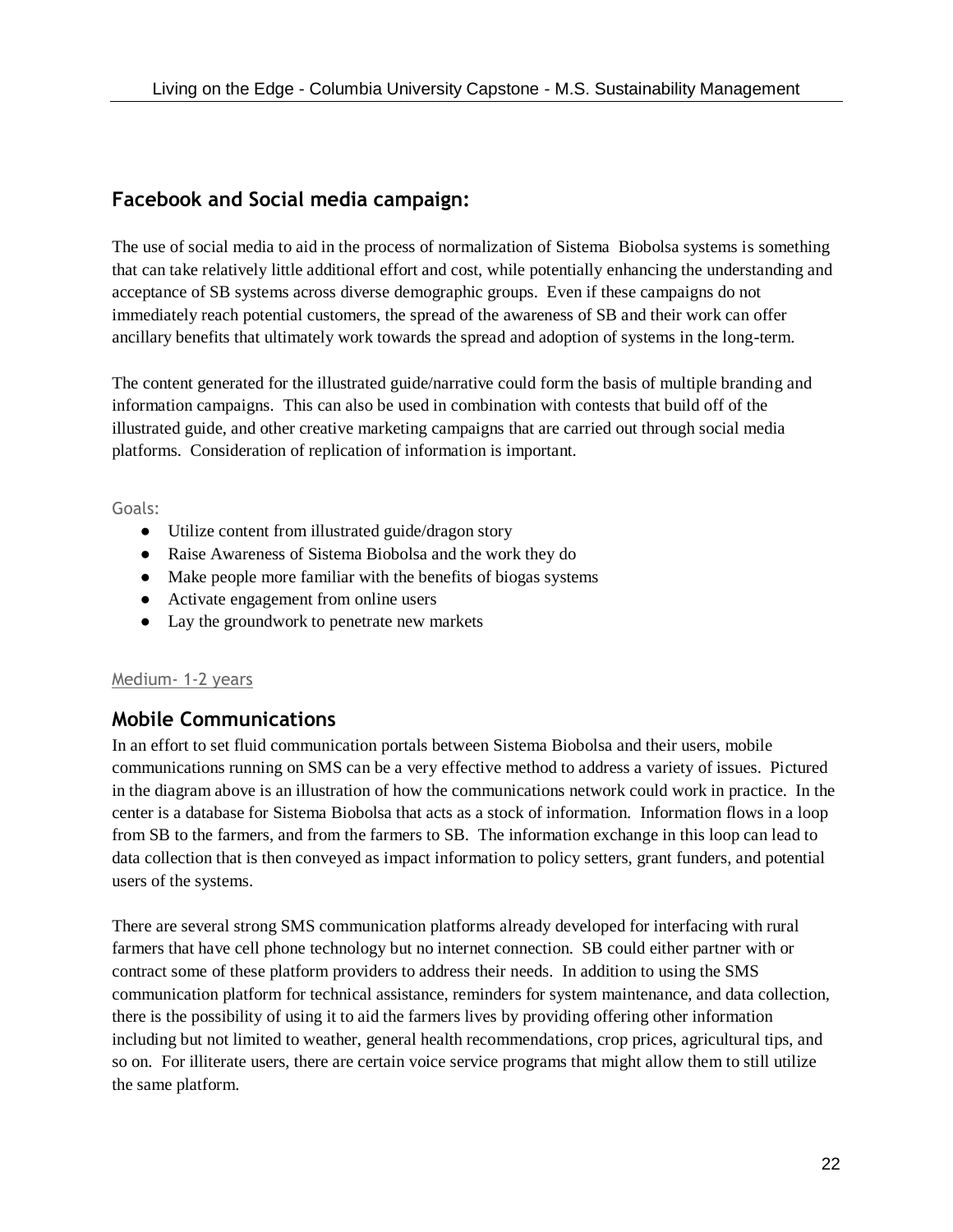Goals:

- Establish an open two-way communication line between SB and farmers with installed systems
- Create a means for SB to collect information directly from farmers that can then be aggregated and presented to interested parties
- Provide technical assistance to SB system users without needing to make site visits
- Manage reminders to SB system users to make sure they are using and maintaining their systems properly
- Garner opportunities for Grant funding

## **Sistema Biobolsa Online Community on SB website**

The prospect of developing an online community that functions out of the Sistema Biobolsa website offers several benefits: creating a dynamic website, increasing web traffic, offering feedback to novice system users from experienced systems users worldwide, etc. There are several options that can be pursued in the creation of this online community, each with respective strengths and weaknesses.

Goals:

- Attract users to the SB site
- Make the SB site more dynamic and increase its relevance
- Cement SB as a global thought leader in the world of biogas digestion

## **A checklist or a payback tracking system:**

Finding effective means to demonstrate the value derived from the installation of Sistema Biobolsa systems is integral in both their increased adoption and for system advocacy by existing customers. Creating an effective and simple means to engage the farmers and their families in this process is challenging, but the idea of incorporating the aspects of a game might make it more likely to be utilized.

There are a variety of different approaches that may be pursued, with discrete and overlapping constraints to be overcome with each. The limitations of creating a hard copy payback tracking system, such as builtin assumptions about fuel and fertilizer prices, must be clearly articulated in order to prevent false understandings about the payback rate.

Goals:

- Using visual communication to demonstrate SB system's value to customers
- Incorporate whole household in the tracking process
- Create accuracy and accountability in the payback process

Long Term 2-3 years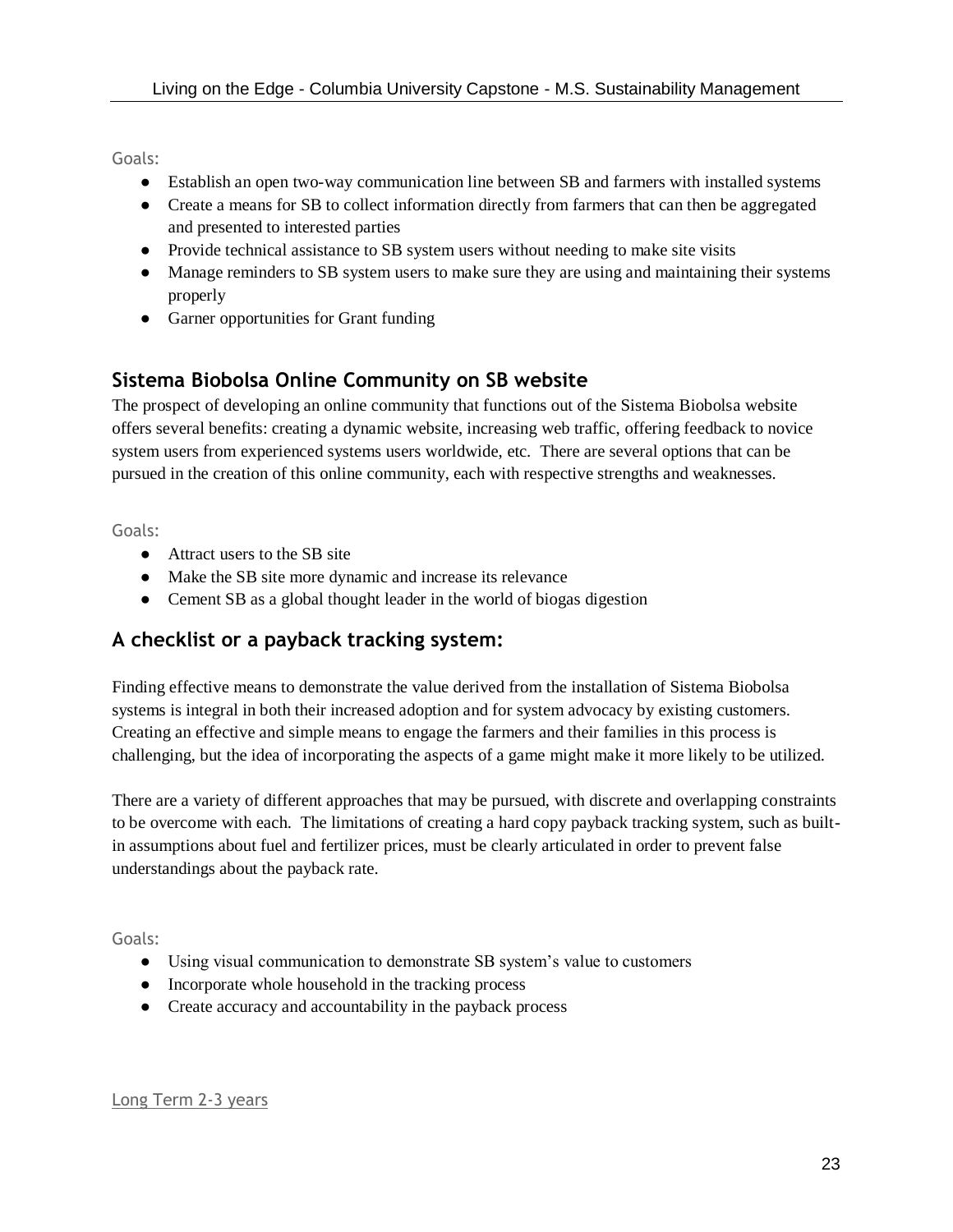# **The Enhanced Map and The Corresponding Virtual Tour:**

The use of a virtual tour could bring a user anywhere in the world to see the work that has been accomplished by Sistema Biobolsa in the many different countries in which they operate. This aids in the process of standardization of their systems by increasing digital exposure to systems that are otherwise difficult to reach in person.

There are a number of precedents from which Sistema Biobolsa can follow in the crafting of their virtual tour strategy.

Goals:

- Aid in the process of normalization
- Provide access to systems for interested parties that can not make it to the systems in person
- Feature the stories of the farmers who benefit from the systems

#### Explorations

Our explorations section was a brainstorming session on how Sistema Biobolsa might find creative new ways of conducting their business moving forward. The inspiration came from the idea that farmers could sell their excess fertilizer to greenhouses on a credit system through which Sistema Biobolsa would ultimately reimburse the farmers. Some of the thoughts focused on alternative currencies that could be used, points and credit systems, and incentive structures that are less traditional than the norm.

#### **What data are we using for this tool?**

The data we used for the Integrated Communications Strategy came from a wide swath of resources. The original work done by the Communications Team in the first half of the semester provided a substantial amount of the necessary research in the forming of this strategy package. In text citations and links are provided for the client where appropriate.

#### **How does the tool work?**

The tool is meant to act as a conversation starter, not as a ready-made turnkey implementation package. The hope is that each component of the Integrated Communication Strategy will be reviewed in full by our client, and discussed with the leadership of the company to see what areas they would first like to try deploy.

#### **A link to the functioning tool:**

https://drive.google.com/?tab=mo&authuser=0#folders/0B\_uS8g3OABM3MFpWM2tHZWpTO [VE](https://drive.google.com/?tab=mo&authuser=0#folders/0B_uS8g3OABM3MFpWM2tHZWpTQVE)

#### **Communication Strategy for the tool:**

Written reports explaining each component.